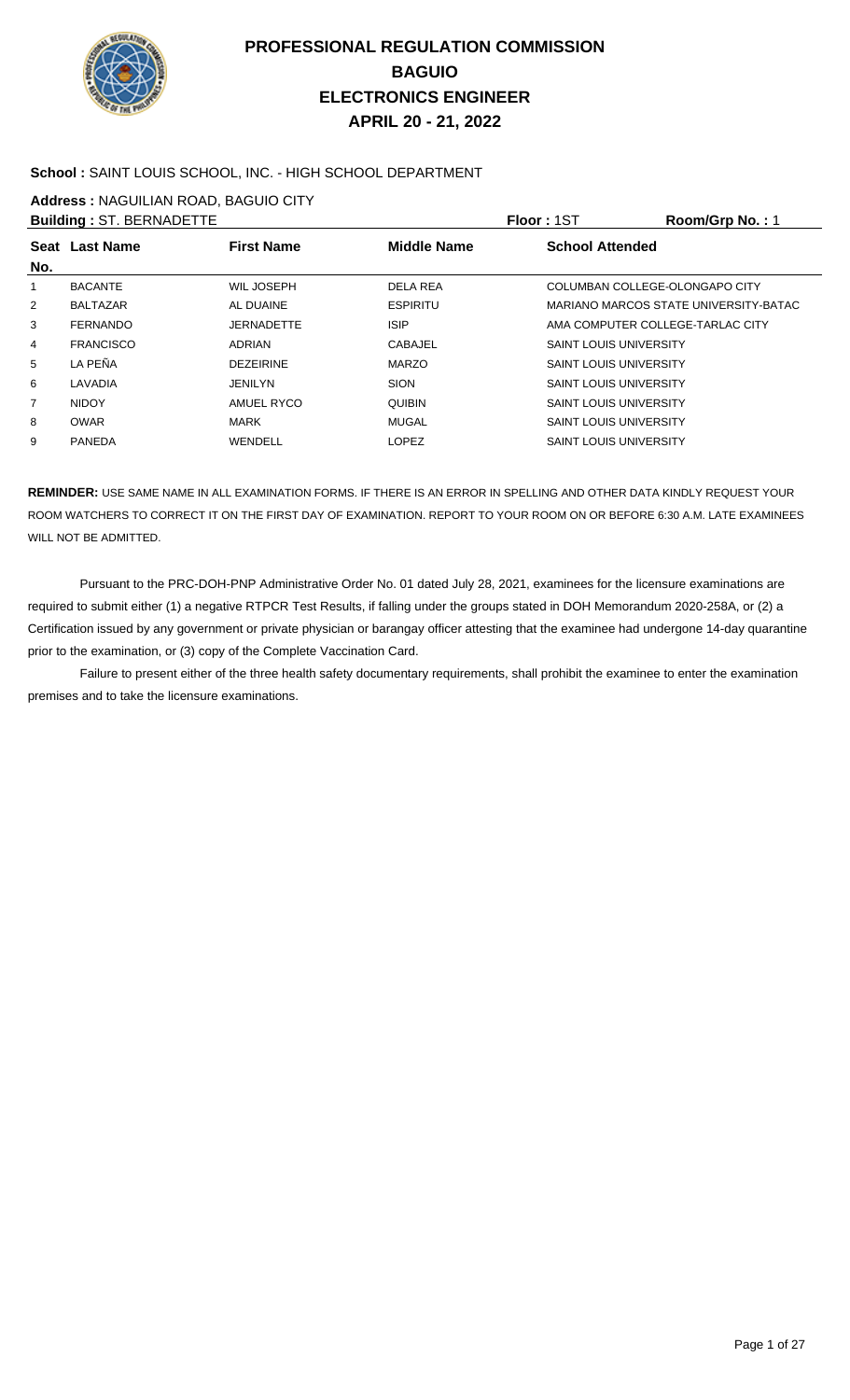

### **School :** SAINT LOUIS SCHOOL, INC. - HIGH SCHOOL DEPARTMENT

**Address :** NAGUILIAN ROAD, BAGUIO CITY

|                | <b>Building: ST. BERNADETTE</b> |                       |                     | <b>Floor: 1ST</b>              | Room/Grp No.: 2                                                                     |
|----------------|---------------------------------|-----------------------|---------------------|--------------------------------|-------------------------------------------------------------------------------------|
| No.            | Seat Last Name                  | <b>First Name</b>     | <b>Middle Name</b>  | <b>School Attended</b>         |                                                                                     |
|                | QUERIDO                         | <b>IZEN</b>           | <b>ORDINARIO</b>    | <b>SAINT MARY'S UNIVERSITY</b> |                                                                                     |
| $\overline{2}$ | RAMIREZ                         | <b>KYNARD PATRICK</b> | ALBAY               | <b>SAINT LOUIS UNIVERSITY</b>  |                                                                                     |
| 3              | <b>ROSIMO</b>                   | <b>JEFFERSON</b>      | <b>DENIEGA</b>      | <b>SAINT LOUIS UNIVERSITY</b>  |                                                                                     |
| 4              | SAGAMPOD                        | MHEL                  | <b>BABAN</b>        | UNIVERSITY OF BAGUIO           |                                                                                     |
| 5              | <b>SALVIEJO</b>                 | <b>CHRISTIAN</b>      | <b>DELA CRUZ</b>    | <b>SAINT LOUIS UNIVERSITY</b>  |                                                                                     |
| 6              | <b>SAMSON</b>                   | <b>MAGNUS LUIS</b>    | <b>DELOS SANTOS</b> | <b>SAINT LOUIS UNIVERSITY</b>  |                                                                                     |
| 7              | <b>SANTOS</b>                   | <b>ROMMEL</b>         | <b>CASTRO</b>       | ARTS & TRADE)                  | BATAAN PENINSULA STATE UNIVERSITY-MAIN<br>CAMPUS (for.BATAAN P.S. BATAAN NAT'L SCH. |
| 8              | <b>SOLIVEN</b>                  | ALEXANDER             | <b>FABROS</b>       | <b>SAINT MARY'S UNIVERSITY</b> |                                                                                     |
| 9              | TOMELDAN                        | <b>SHERRA CAMILLE</b> | TAMAYO              | <b>SAINT LOUIS UNIVERSITY</b>  |                                                                                     |
|                |                                 |                       |                     |                                |                                                                                     |

**REMINDER:** USE SAME NAME IN ALL EXAMINATION FORMS. IF THERE IS AN ERROR IN SPELLING AND OTHER DATA KINDLY REQUEST YOUR ROOM WATCHERS TO CORRECT IT ON THE FIRST DAY OF EXAMINATION. REPORT TO YOUR ROOM ON OR BEFORE 6:30 A.M. LATE EXAMINEES WILL NOT BE ADMITTED.

Pursuant to the PRC-DOH-PNP Administrative Order No. 01 dated July 28, 2021, examinees for the licensure examinations are required to submit either (1) a negative RTPCR Test Results, if falling under the groups stated in DOH Memorandum 2020-258A, or (2) a Certification issued by any government or private physician or barangay officer attesting that the examinee had undergone 14-day quarantine prior to the examination, or (3) copy of the Complete Vaccination Card.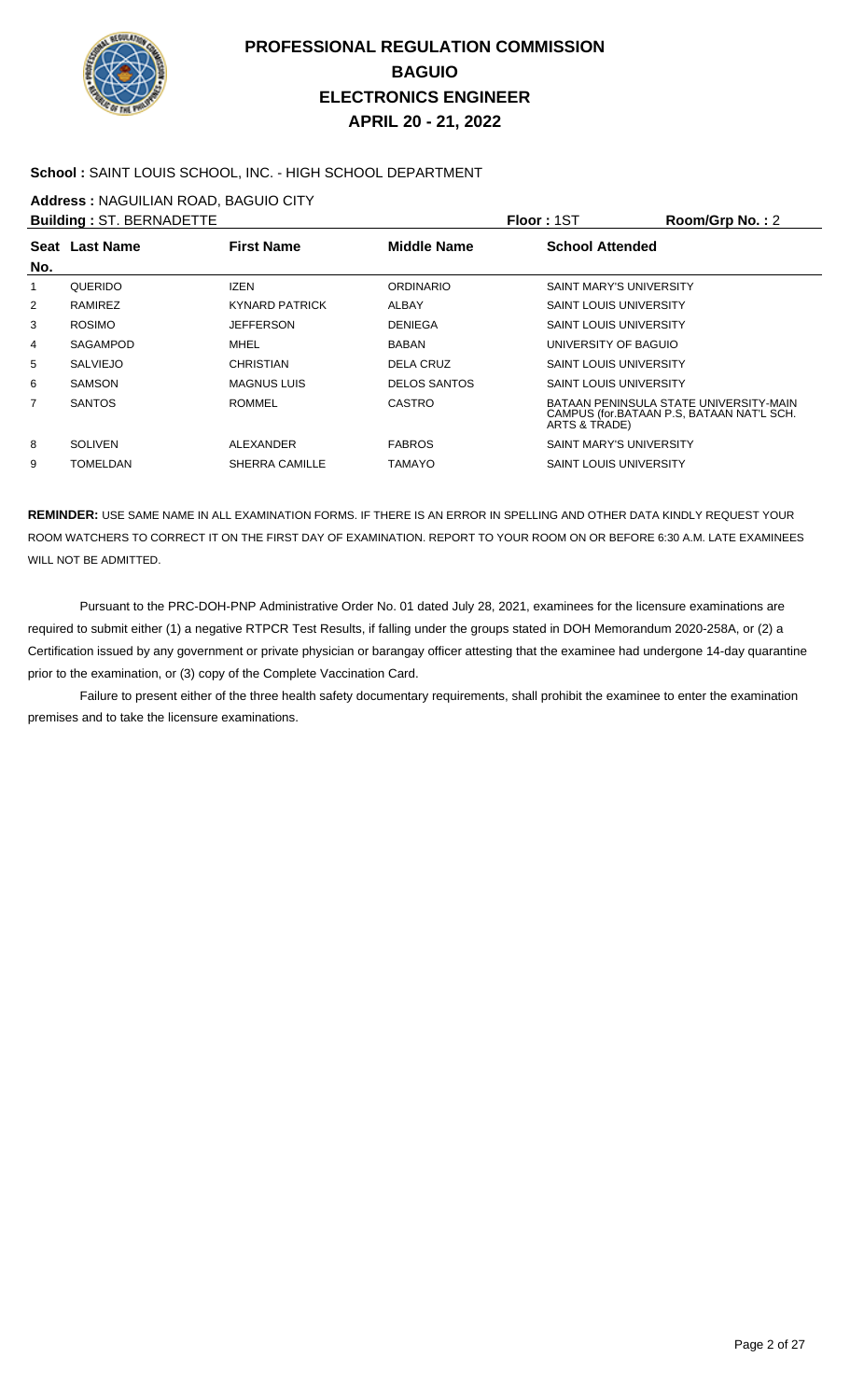

### **School :** SAINT LOUIS SCHOOL, INC. - HIGH SCHOOL DEPARTMENT

**Address :** NAGUILIAN ROAD, BAGUIO CITY

|                | <b>Building: ST. BERNADETTE</b> |                      |                 | <b>Floor: 1ST</b>                | Room/Grp No.: 3 |
|----------------|---------------------------------|----------------------|-----------------|----------------------------------|-----------------|
| No.            | Seat Last Name                  | <b>First Name</b>    | Middle Name     | <b>School Attended</b>           |                 |
|                | <b>VALIDO</b>                   | <b>VINCENT</b>       | <b>ADOLFO</b>   | <b>SAINT LOUIS UNIVERSITY</b>    |                 |
| $\overline{2}$ | <b>WASING</b>                   | ARTHUR JR            | <b>MARIANO</b>  | <b>SAINT LOUIS UNIVERSITY</b>    |                 |
| 3              | <b>ACOSTA</b>                   | KATHLENE             | <b>PIMIENTA</b> | <b>SAINT LOUIS UNIVERSITY</b>    |                 |
| 4              | <b>ACOSTA</b>                   | <b>RAYMARC</b>       | <b>PIRITU</b>   | <b>SAINT LOUIS UNIVERSITY</b>    |                 |
| 5              | <b>AGASEN</b>                   | <b>IAN NEIL</b>      | GAQUI           | <b>SAINT LOUIS UNIVERSITY</b>    |                 |
| 6              | <b>AGUADA</b>                   | <b>DANIELLE LENY</b> | <b>AMANO</b>    | <b>SAINT MARY'S UNIVERSITY</b>   |                 |
| 7              | <b>AGUINALDO</b>                | <b>JUSTINE</b>       | <b>PALANG</b>   | UNIVERSITY OF PANGASINAN         |                 |
| 8              | <b>ALUDOS</b>                   | ANELYN               | <b>BAQUILAR</b> | <b>SAINT LOUIS UNIVERSITY</b>    |                 |
| 9              | <b>AMPATUA</b>                  | <b>PRINCE FAHAD</b>  | <b>QUIAMBAO</b> | AMA COMPUTER COLLEGE-TARLAC CITY |                 |
|                |                                 |                      |                 |                                  |                 |

**REMINDER:** USE SAME NAME IN ALL EXAMINATION FORMS. IF THERE IS AN ERROR IN SPELLING AND OTHER DATA KINDLY REQUEST YOUR ROOM WATCHERS TO CORRECT IT ON THE FIRST DAY OF EXAMINATION. REPORT TO YOUR ROOM ON OR BEFORE 6:30 A.M. LATE EXAMINEES WILL NOT BE ADMITTED.

Pursuant to the PRC-DOH-PNP Administrative Order No. 01 dated July 28, 2021, examinees for the licensure examinations are required to submit either (1) a negative RTPCR Test Results, if falling under the groups stated in DOH Memorandum 2020-258A, or (2) a Certification issued by any government or private physician or barangay officer attesting that the examinee had undergone 14-day quarantine prior to the examination, or (3) copy of the Complete Vaccination Card.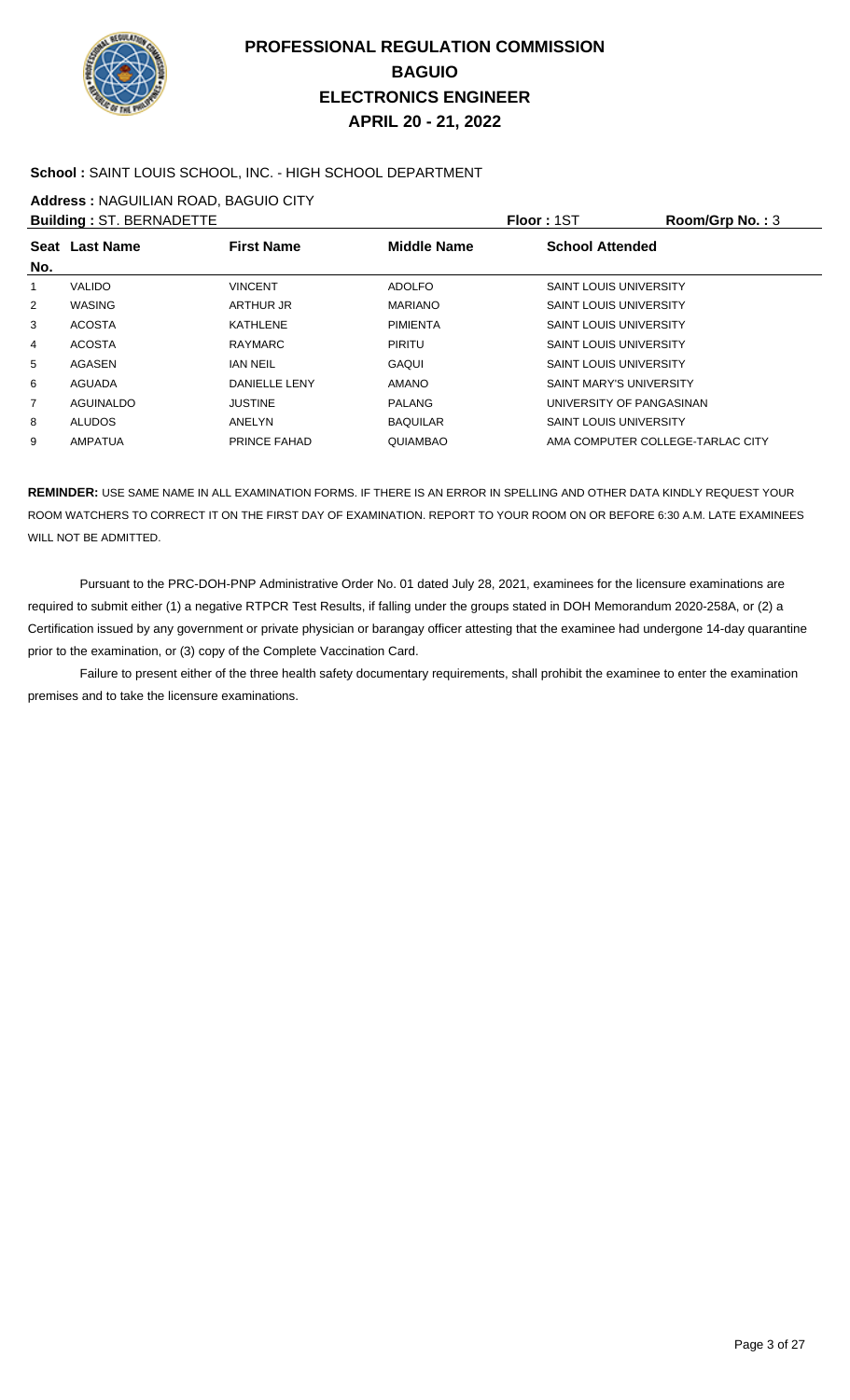

### **School :** SAINT LOUIS SCHOOL, INC. - HIGH SCHOOL DEPARTMENT

**Address :** NAGUILIAN ROAD, BAGUIO CITY

|                | <b>Building: ST. BERNADETTE</b> |                      |                    | <b>Floor: 1ST</b>              | Room/Grp No.: 4 |
|----------------|---------------------------------|----------------------|--------------------|--------------------------------|-----------------|
| No.            | Seat Last Name                  | <b>First Name</b>    | <b>Middle Name</b> | <b>School Attended</b>         |                 |
| 1              | <b>ANCHETA</b>                  | <b>CLARK LEVYNNE</b> | <b>TAN</b>         | <b>SAINT MARY'S UNIVERSITY</b> |                 |
| 2              | AÑEZ                            | <b>CHRISTIAN</b>     | <b>BAUTISTA</b>    | <b>SAINT LOUIS UNIVERSITY</b>  |                 |
| 3              | <b>AOANAN</b>                   | ALYSSA LOIS          | <b>REBUJIO</b>     | <b>SAINT LOUIS UNIVERSITY</b>  |                 |
| $\overline{4}$ | <b>AQUINO</b>                   | <b>PAUL ARIES</b>    | DE VERA            | <b>SAINT LOUIS UNIVERSITY</b>  |                 |
| 5              | <b>ASENCIO</b>                  | EVA-RUTH             | <b>VILLEGAS</b>    | <b>SAINT LOUIS UNIVERSITY</b>  |                 |
| 6              | <b>ATUBANG</b>                  | PAULO JR             | ANGADOL            | UNIVERSITY OF BAGUIO           |                 |
| $\overline{7}$ | <b>BALANAG</b>                  | ROGEEN GRACE         | CACAYAN            | <b>SAINT MARY'S UNIVERSITY</b> |                 |
| 8              | <b>BALINGAS</b>                 | <b>NEIL ALBERT</b>   | <b>GARCIA</b>      | <b>SAINT LOUIS UNIVERSITY</b>  |                 |
| 9              | <b>BALNEG</b>                   | JOHN LOYD            | ABENOJAR           | <b>SAINT LOUIS UNIVERSITY</b>  |                 |
|                |                                 |                      |                    |                                |                 |

**REMINDER:** USE SAME NAME IN ALL EXAMINATION FORMS. IF THERE IS AN ERROR IN SPELLING AND OTHER DATA KINDLY REQUEST YOUR ROOM WATCHERS TO CORRECT IT ON THE FIRST DAY OF EXAMINATION. REPORT TO YOUR ROOM ON OR BEFORE 6:30 A.M. LATE EXAMINEES WILL NOT BE ADMITTED.

 Pursuant to the PRC-DOH-PNP Administrative Order No. 01 dated July 28, 2021, examinees for the licensure examinations are required to submit either (1) a negative RTPCR Test Results, if falling under the groups stated in DOH Memorandum 2020-258A, or (2) a Certification issued by any government or private physician or barangay officer attesting that the examinee had undergone 14-day quarantine prior to the examination, or (3) copy of the Complete Vaccination Card.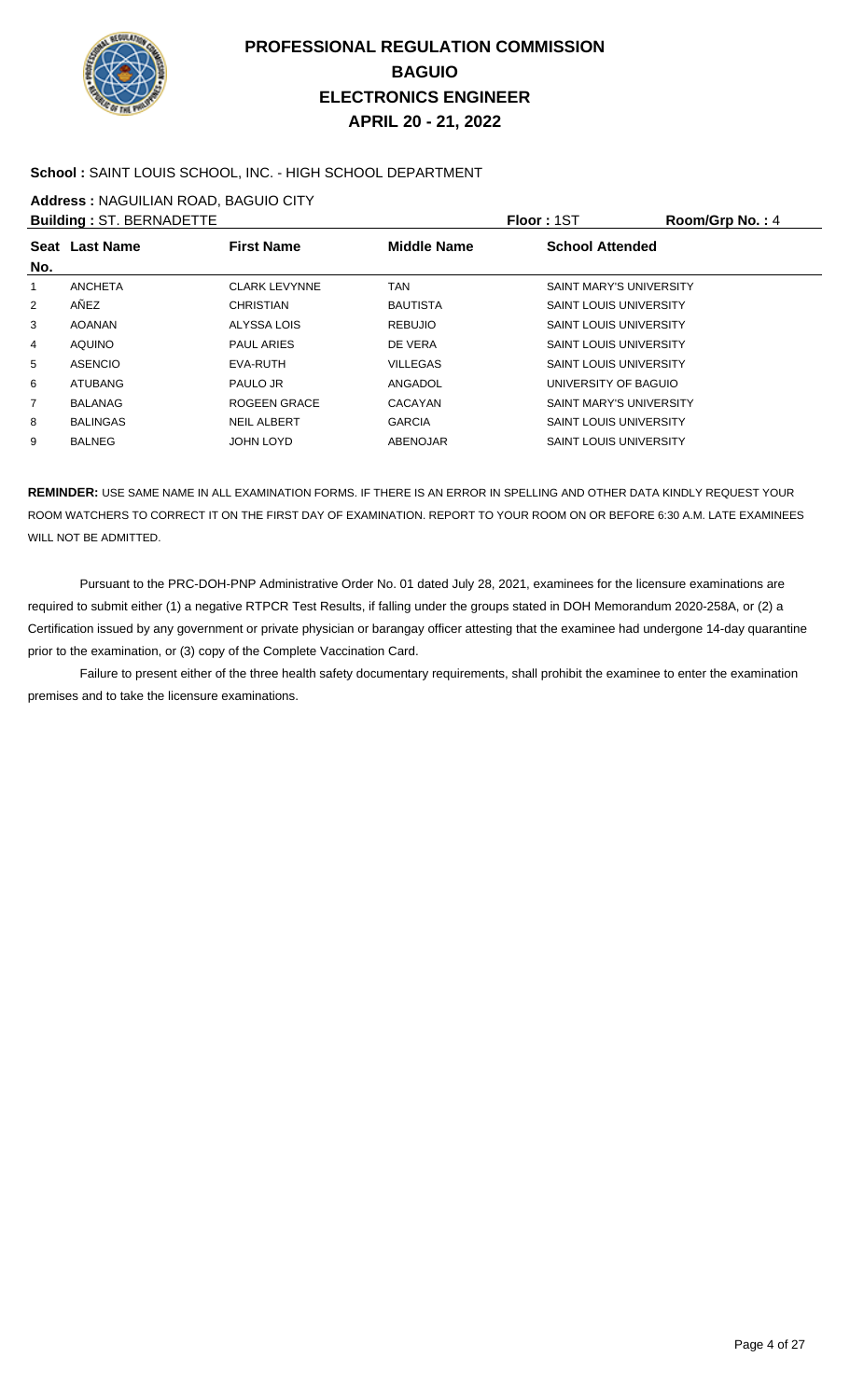

### **School :** SAINT LOUIS SCHOOL, INC. - HIGH SCHOOL DEPARTMENT

**Address :** NAGUILIAN ROAD, BAGUIO CITY

|     | <b>Building: ST. BERNADETTE</b> |                       |                    | <b>Floor: 1ST</b>              | Room/Grp No.: $5$                      |
|-----|---------------------------------|-----------------------|--------------------|--------------------------------|----------------------------------------|
|     | Seat Last Name                  | <b>First Name</b>     | <b>Middle Name</b> | <b>School Attended</b>         |                                        |
| No. |                                 |                       |                    |                                |                                        |
| 1   | <b>BALOCATING</b>               | <b>JAYSON RUSSEL</b>  | <b>CAPUA</b>       | SAINT LOUIS UNIVERSITY         |                                        |
| 2   | <b>BALONKITA</b>                | <b>JOMEL MARK</b>     | <b>CAOILE</b>      | SAINT MARY'S UNIVERSITY        |                                        |
| 3   | <b>BALTAZAR</b>                 | <b>RICHARD OWEN</b>   | <b>FRANCO</b>      |                                | MARIANO MARCOS STATE UNIVERSITY-BATAC  |
| 4   | <b>BARCOMA</b>                  | <b>OLWYN</b>          | <b>SANGLAY</b>     | <b>SAINT MARY'S UNIVERSITY</b> |                                        |
| 5   | <b>BATTUNG</b>                  | <b>JULIEN LYSA</b>    | <b>FRANCISCO</b>   |                                | MARIANO MARCOS STATE UNIVERSITY-BATAC  |
| 6   | <b>BAUTISTA</b>                 | <b>KEVIN CHESTER</b>  | NATIVIDAD          | DIVINE WORD COLLEGE OF LAOAG   |                                        |
| 7   | <b>BAYSIC</b>                   | <b>DONNYL</b>         | <b>GERMONO</b>     | <b>SAINT LOUIS UNIVERSITY</b>  |                                        |
| 8   | <b>BIALA</b>                    | <b>MARION EZEKIEL</b> | QUINTO             | <b>SAINT LOUIS UNIVERSITY</b>  |                                        |
| 9   | <b>BIGORNIA</b>                 | <b>MARK OLIVER</b>    | <b>SAMPANG</b>     | <b>BAMBANG</b>                 | NUEVA VIZCAYA STATE UNIVERSITY (NVPC)- |

**REMINDER:** USE SAME NAME IN ALL EXAMINATION FORMS. IF THERE IS AN ERROR IN SPELLING AND OTHER DATA KINDLY REQUEST YOUR ROOM WATCHERS TO CORRECT IT ON THE FIRST DAY OF EXAMINATION. REPORT TO YOUR ROOM ON OR BEFORE 6:30 A.M. LATE EXAMINEES WILL NOT BE ADMITTED.

 Pursuant to the PRC-DOH-PNP Administrative Order No. 01 dated July 28, 2021, examinees for the licensure examinations are required to submit either (1) a negative RTPCR Test Results, if falling under the groups stated in DOH Memorandum 2020-258A, or (2) a Certification issued by any government or private physician or barangay officer attesting that the examinee had undergone 14-day quarantine prior to the examination, or (3) copy of the Complete Vaccination Card.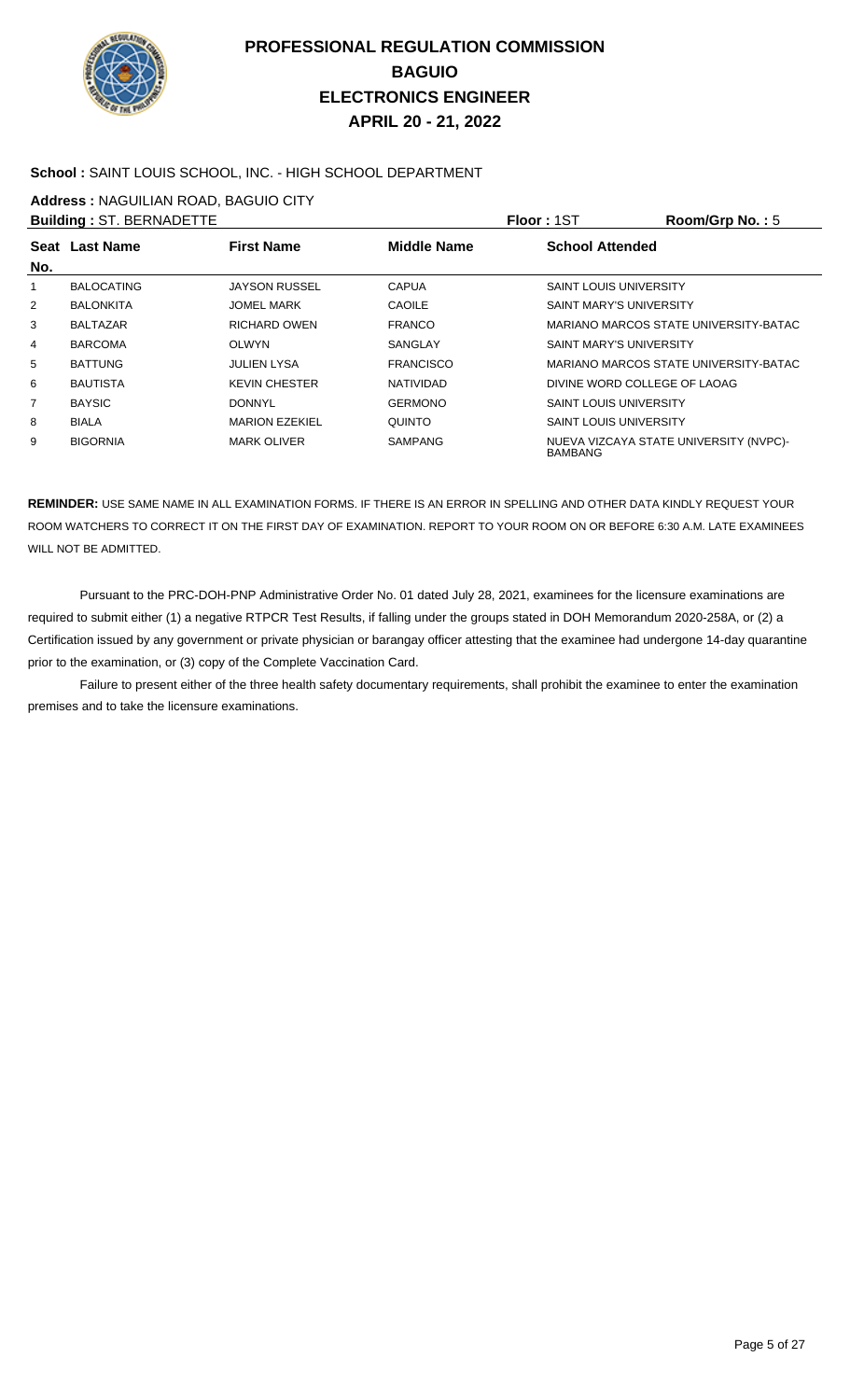

#### **School :** SAINT LOUIS SCHOOL, INC. - HIGH SCHOOL DEPARTMENT

**Address :** NAGUILIAN ROAD, BAGUIO CITY

|                | <b>Building: ST. BERNADETTE</b> |                         |                    | <b>Floor: 1ST</b>                | Room/Grp No.: 6                         |
|----------------|---------------------------------|-------------------------|--------------------|----------------------------------|-----------------------------------------|
|                | Seat Last Name                  | <b>First Name</b>       | <b>Middle Name</b> | <b>School Attended</b>           |                                         |
| No.            |                                 |                         |                    |                                  |                                         |
| 1              | <b>BONDOC</b>                   | <b>JOHN PAUL</b>        | PERILLO            | AMA COMPUTER COLLEGE-TARLAC CITY |                                         |
| $\overline{2}$ | <b>CABAÑOG</b>                  | <b>ELVIC</b>            | <b>NINOBLA</b>     | <b>SAINT LOUIS UNIVERSITY</b>    |                                         |
| 3              | <b>CABUANG</b>                  | JHELMA                  | <b>ELIAS</b>       |                                  | VIRGEN MILAGROSA UNIVERSITY FOUNDATION  |
| 4              | CACAYURAN                       | <b>KOBE</b>             | <b>CARANAY</b>     | <b>SAINT LOUIS UNIVERSITY</b>    |                                         |
| 5              | CAJALA                          | <b>JOHN DERICK</b>      | <b>VIERNES</b>     |                                  | UNIVERSITY OF SAINT LOUIS-TUGUEGARAO    |
| 6              | <b>CALUB</b>                    | <b>JESSAMINE EDESSA</b> | <b>NICOLAS</b>     | <b>SAINT MARY'S UNIVERSITY</b>   |                                         |
| 7              | <b>CAMACHO</b>                  | AIRA MAE                | <b>BACNIS</b>      | OF TECH.)                        | TARLAC STATE UNIVERSITY (TARLAC COLLEGE |
| 8              | <b>CAMATES</b>                  | <b>JOFREY</b>           | SABUNGAN           | BAMBANG                          | NUEVA VIZCAYA STATE UNIVERSITY (NVPC)-  |
| 9              | CAMILAO                         | <b>RHEY VERGEL</b>      | <b>SEGUIN</b>      | UNIVERSITY OF BAGUIO             |                                         |

**REMINDER:** USE SAME NAME IN ALL EXAMINATION FORMS. IF THERE IS AN ERROR IN SPELLING AND OTHER DATA KINDLY REQUEST YOUR ROOM WATCHERS TO CORRECT IT ON THE FIRST DAY OF EXAMINATION. REPORT TO YOUR ROOM ON OR BEFORE 6:30 A.M. LATE EXAMINEES WILL NOT BE ADMITTED.

 Pursuant to the PRC-DOH-PNP Administrative Order No. 01 dated July 28, 2021, examinees for the licensure examinations are required to submit either (1) a negative RTPCR Test Results, if falling under the groups stated in DOH Memorandum 2020-258A, or (2) a Certification issued by any government or private physician or barangay officer attesting that the examinee had undergone 14-day quarantine prior to the examination, or (3) copy of the Complete Vaccination Card.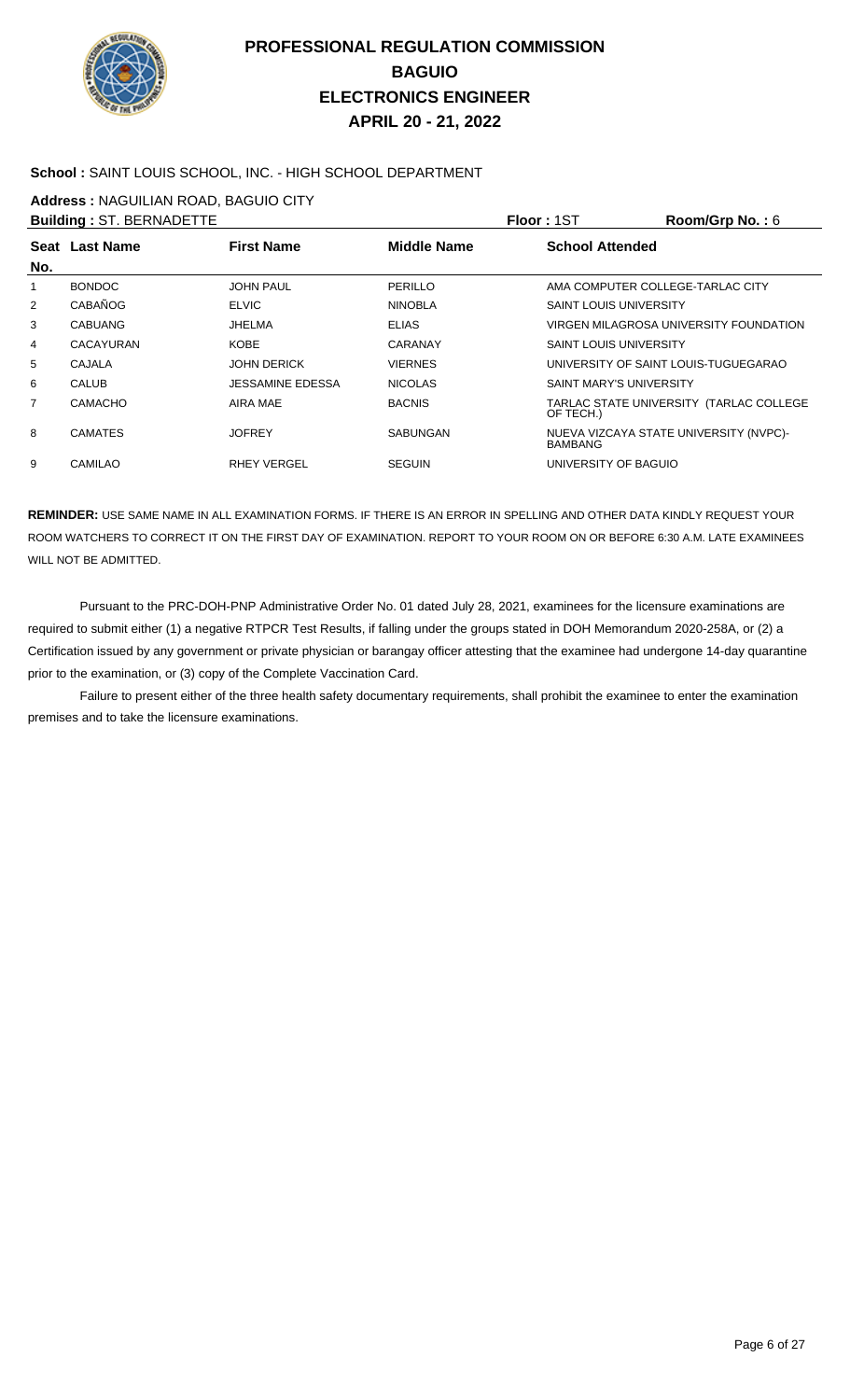

### **School :** SAINT LOUIS SCHOOL, INC. - HIGH SCHOOL DEPARTMENT

**Address :** NAGUILIAN ROAD, BAGUIO CITY

|     | <b>Building: ST. BERNADETTE</b> |                         |                  | Floor: 2ND                     | Room/Grp No.: 7                         |
|-----|---------------------------------|-------------------------|------------------|--------------------------------|-----------------------------------------|
| No. | Seat Last Name                  | <b>First Name</b>       | Middle Name      | <b>School Attended</b>         |                                         |
| 1   | <b>CANCINO</b>                  | <b>JEIAH</b>            | <b>SAURA</b>     | <b>SAINT LOUIS UNIVERSITY</b>  |                                         |
| 2   | CAPPAL                          | <b>MARK HAMILLE</b>     | <b>BULALACAO</b> | OF TECH.)                      | TARLAC STATE UNIVERSITY (TARLAC COLLEGE |
| 3   | CARAG                           | <b>BLIZETTE ELENITA</b> | <b>BACURIN</b>   | <b>SAINT LOUIS UNIVERSITY</b>  |                                         |
| 4   | <b>CASTAÑEDA</b>                | <b>KENT HARVEY</b>      | <b>RUIZ</b>      | <b>SAINT MARY'S UNIVERSITY</b> |                                         |
| 5   | <b>CASTICIMO</b>                | <b>HAMILTON</b>         | <b>PEDRO</b>     | <b>SAINT MARY'S UNIVERSITY</b> |                                         |
| 6   | CASTILLO                        | <b>JOHN KENNETH</b>     | <b>LOPEZ</b>     | <b>SAINT LOUIS UNIVERSITY</b>  |                                         |
| 7   | <b>CASTRO</b>                   | <b>FRENZEL</b>          | <b>CODMAN</b>    | UNIVERSITY OF BAGUIO           |                                         |
| 8   | <b>CATAMA</b>                   | <b>HANILEN</b>          | <b>GAFFUD</b>    | <b>SAINT MARY'S UNIVERSITY</b> |                                         |
| 9   | CATAQUIZ                        | <b>NARENCE JOY</b>      | <b>GARCIA</b>    | <b>SAINT MARY'S UNIVERSITY</b> |                                         |

**REMINDER:** USE SAME NAME IN ALL EXAMINATION FORMS. IF THERE IS AN ERROR IN SPELLING AND OTHER DATA KINDLY REQUEST YOUR ROOM WATCHERS TO CORRECT IT ON THE FIRST DAY OF EXAMINATION. REPORT TO YOUR ROOM ON OR BEFORE 6:30 A.M. LATE EXAMINEES WILL NOT BE ADMITTED.

 Pursuant to the PRC-DOH-PNP Administrative Order No. 01 dated July 28, 2021, examinees for the licensure examinations are required to submit either (1) a negative RTPCR Test Results, if falling under the groups stated in DOH Memorandum 2020-258A, or (2) a Certification issued by any government or private physician or barangay officer attesting that the examinee had undergone 14-day quarantine prior to the examination, or (3) copy of the Complete Vaccination Card.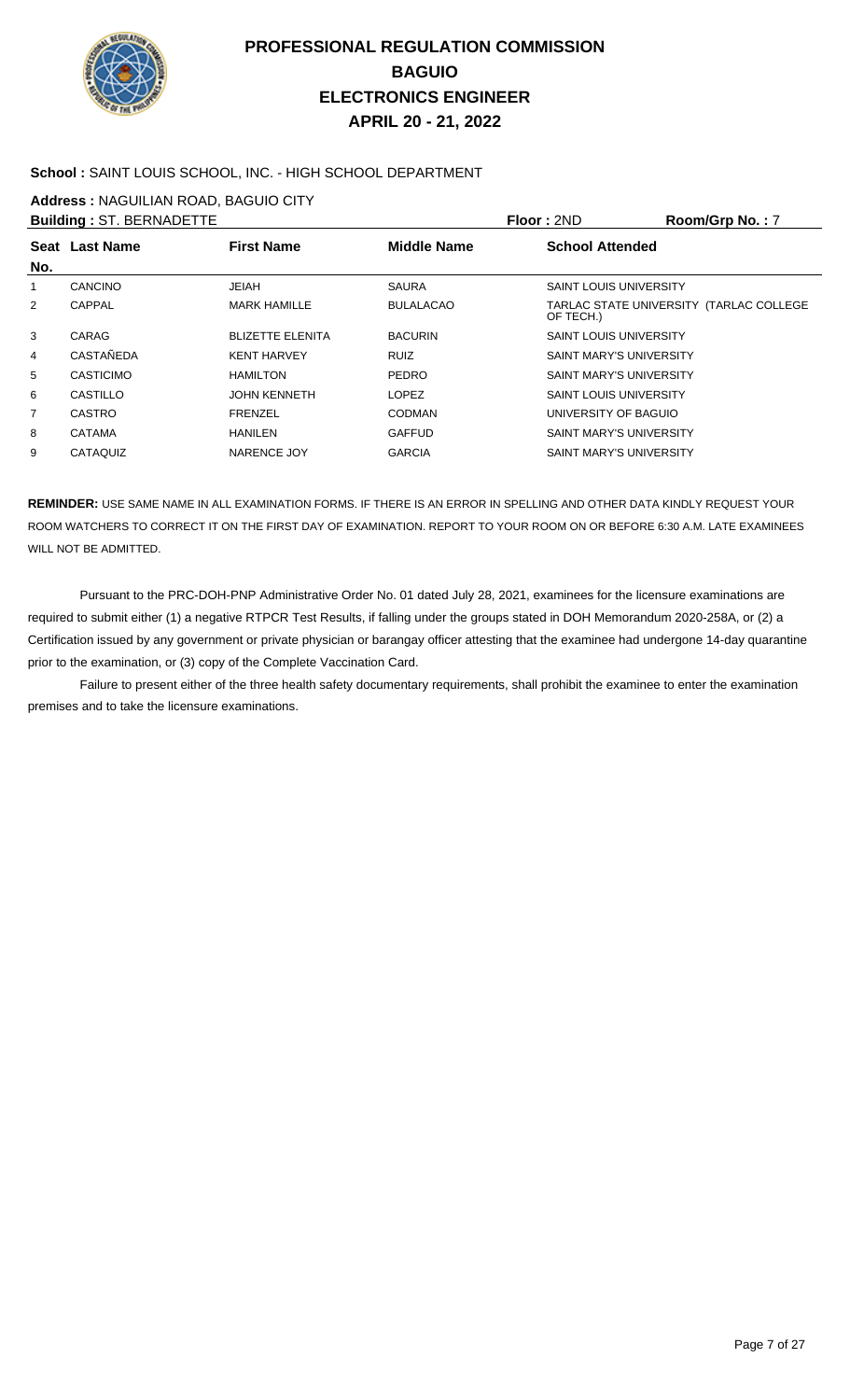

### **School :** SAINT LOUIS SCHOOL, INC. - HIGH SCHOOL DEPARTMENT

**Address :** NAGUILIAN ROAD, BAGUIO CITY

|     | <b>Building: ST. BERNADETTE</b> |                    |                    | Floor: 2ND                        | Room/Grp No.: 8                           |
|-----|---------------------------------|--------------------|--------------------|-----------------------------------|-------------------------------------------|
| No. | Seat Last Name                  | <b>First Name</b>  | <b>Middle Name</b> | <b>School Attended</b>            |                                           |
| 1   | CAYABYAB                        | <b>JYLE FRANZ</b>  | VILLANUEVA         | <b>SAINT LOUIS UNIVERSITY</b>     |                                           |
| 2   | <b>CERVANTES</b>                | <b>MARK GERALD</b> | <b>BAUTISTA</b>    | C.F.                              | UNIVERSITY OF THE CORDILLERAS (for BAGUIO |
| 3   | CHANTIOCO                       | <b>CHARLES</b>     | TARINAY            | UNIVERSITY OF BAGUIO              |                                           |
| 4   | <b>CHUCAS</b>                   | <b>RYAN</b>        | <b>GULTIANO</b>    | UNIVERSITY OF MINDANAO-DAVAO CITY |                                           |
| 5   | COLAS                           | <b>JOSHUA</b>      | YODYODO            | C.F.                              | UNIVERSITY OF THE CORDILLERAS (for BAGUIO |
| 6   | <b>COLTING</b>                  | <b>JOANNE</b>      | <b>MACABITAS</b>   | <b>SAINT LOUIS UNIVERSITY</b>     |                                           |
| 7   | <b>COMELAB</b>                  | <b>CHESTER</b>     | CALAGAN            | <b>SAINT LOUIS UNIVERSITY</b>     |                                           |
| 8   | <b>CORPUS</b>                   | <b>BRYSON</b>      | <b>JORDA</b>       | <b>SAINT LOUIS UNIVERSITY</b>     |                                           |
| 9   | <b>CORPUZ</b>                   | <b>MARK LOWIE</b>  | <b>BATUGO</b>      |                                   | MARIANO MARCOS STATE UNIVERSITY-BATAC     |

**REMINDER:** USE SAME NAME IN ALL EXAMINATION FORMS. IF THERE IS AN ERROR IN SPELLING AND OTHER DATA KINDLY REQUEST YOUR ROOM WATCHERS TO CORRECT IT ON THE FIRST DAY OF EXAMINATION. REPORT TO YOUR ROOM ON OR BEFORE 6:30 A.M. LATE EXAMINEES WILL NOT BE ADMITTED.

 Pursuant to the PRC-DOH-PNP Administrative Order No. 01 dated July 28, 2021, examinees for the licensure examinations are required to submit either (1) a negative RTPCR Test Results, if falling under the groups stated in DOH Memorandum 2020-258A, or (2) a Certification issued by any government or private physician or barangay officer attesting that the examinee had undergone 14-day quarantine prior to the examination, or (3) copy of the Complete Vaccination Card.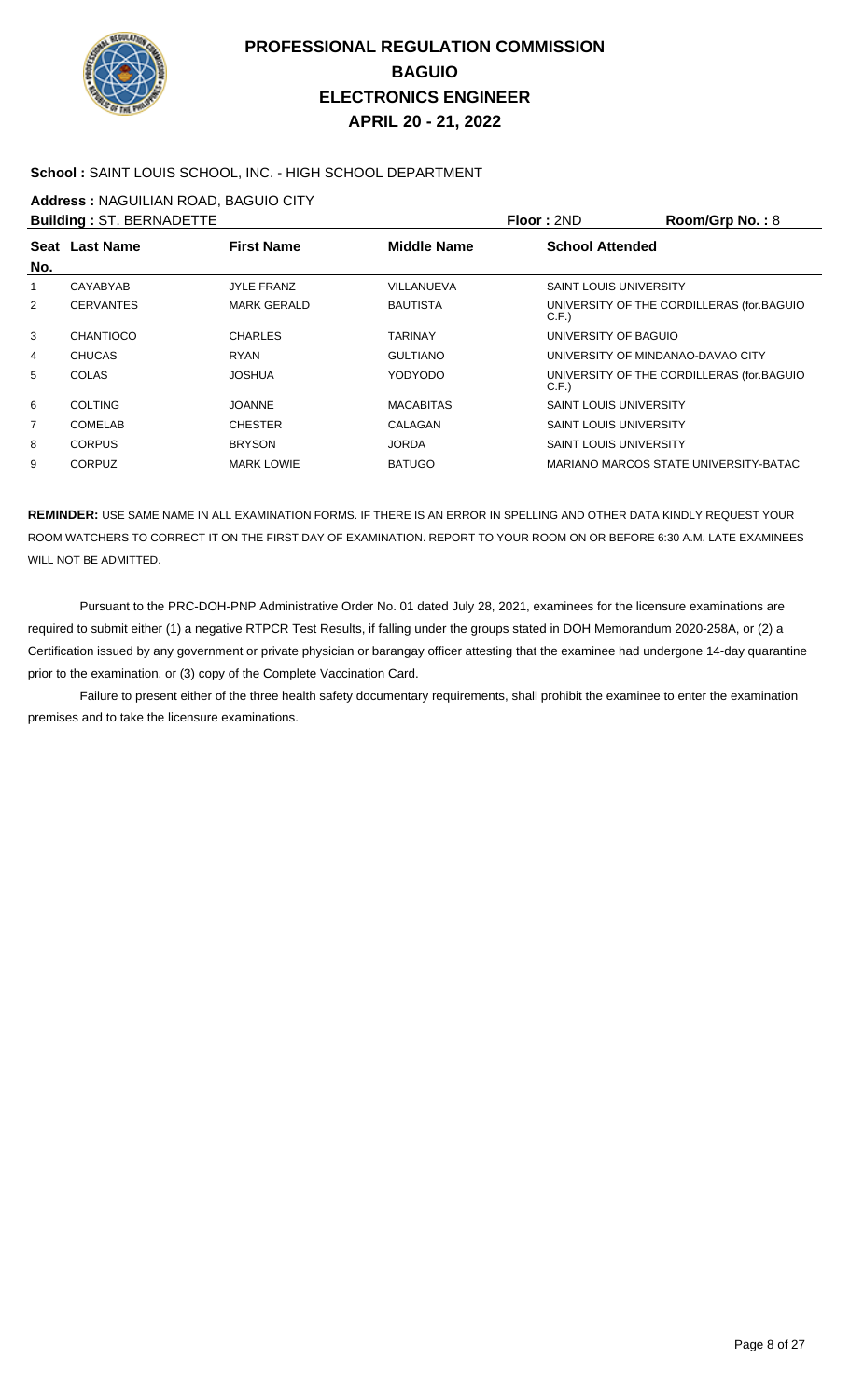

### **School :** SAINT LOUIS SCHOOL, INC. - HIGH SCHOOL DEPARTMENT

**Address :** NAGUILIAN ROAD, BAGUIO CITY

|                | <b>Building: ST. BERNADETTE</b> |                      |                    | Floor: 2ND                                          | Room/Grp No.: 9 |
|----------------|---------------------------------|----------------------|--------------------|-----------------------------------------------------|-----------------|
|                | Seat Last Name                  | <b>First Name</b>    | <b>Middle Name</b> | <b>School Attended</b>                              |                 |
| No.            |                                 |                      |                    |                                                     |                 |
|                | <b>COSTALES</b>                 | DAENNE VALEN         | <b>GUILLANO</b>    | <b>SAINT LOUIS UNIVERSITY</b>                       |                 |
| $\overline{2}$ | <b>CUISON</b>                   | <b>MARIE KRIS</b>    | <b>HILL</b>        | <b>SAINT LOUIS UNIVERSITY</b>                       |                 |
| 3              | <b>DARANG</b>                   | <b>JUMER</b>         | <b>VALLEJO</b>     | <b>SAINT LOUIS UNIVERSITY</b>                       |                 |
| 4              | DE LARA                         | <b>SOPHIA</b>        | LOPEZ              | WESLEYAN UNIVERSITY-PHILIPPINES-<br>CABANATUAN CITY |                 |
| 5              | DE VERA                         | <b>KAREN LUXLEY</b>  | CABASAL            | UNIVERSITY OF PANGASINAN                            |                 |
| 6              | DEL PILAR                       | <b>BILL JAYSON</b>   | LATAOAN            | <b>SAINT LOUIS UNIVERSITY</b>                       |                 |
| 7              | DEL ROSARIO                     | <b>ANTHONY</b>       | <b>NAGAL</b>       | <b>SAINT LOUIS UNIVERSITY</b>                       |                 |
| 8              | <b>DELOS REYES</b>              | <b>JOSHUA JEREMY</b> | <b>MOLATO</b>      | <b>SAINT LOUIS UNIVERSITY</b>                       |                 |
| 9              | <b>DELOS REYES</b>              | <b>NEIL JOSHUA</b>   | ALEJO              | AMA COMPUTER COLLEGE-TARLAC CITY                    |                 |

**REMINDER:** USE SAME NAME IN ALL EXAMINATION FORMS. IF THERE IS AN ERROR IN SPELLING AND OTHER DATA KINDLY REQUEST YOUR ROOM WATCHERS TO CORRECT IT ON THE FIRST DAY OF EXAMINATION. REPORT TO YOUR ROOM ON OR BEFORE 6:30 A.M. LATE EXAMINEES WILL NOT BE ADMITTED.

 Pursuant to the PRC-DOH-PNP Administrative Order No. 01 dated July 28, 2021, examinees for the licensure examinations are required to submit either (1) a negative RTPCR Test Results, if falling under the groups stated in DOH Memorandum 2020-258A, or (2) a Certification issued by any government or private physician or barangay officer attesting that the examinee had undergone 14-day quarantine prior to the examination, or (3) copy of the Complete Vaccination Card.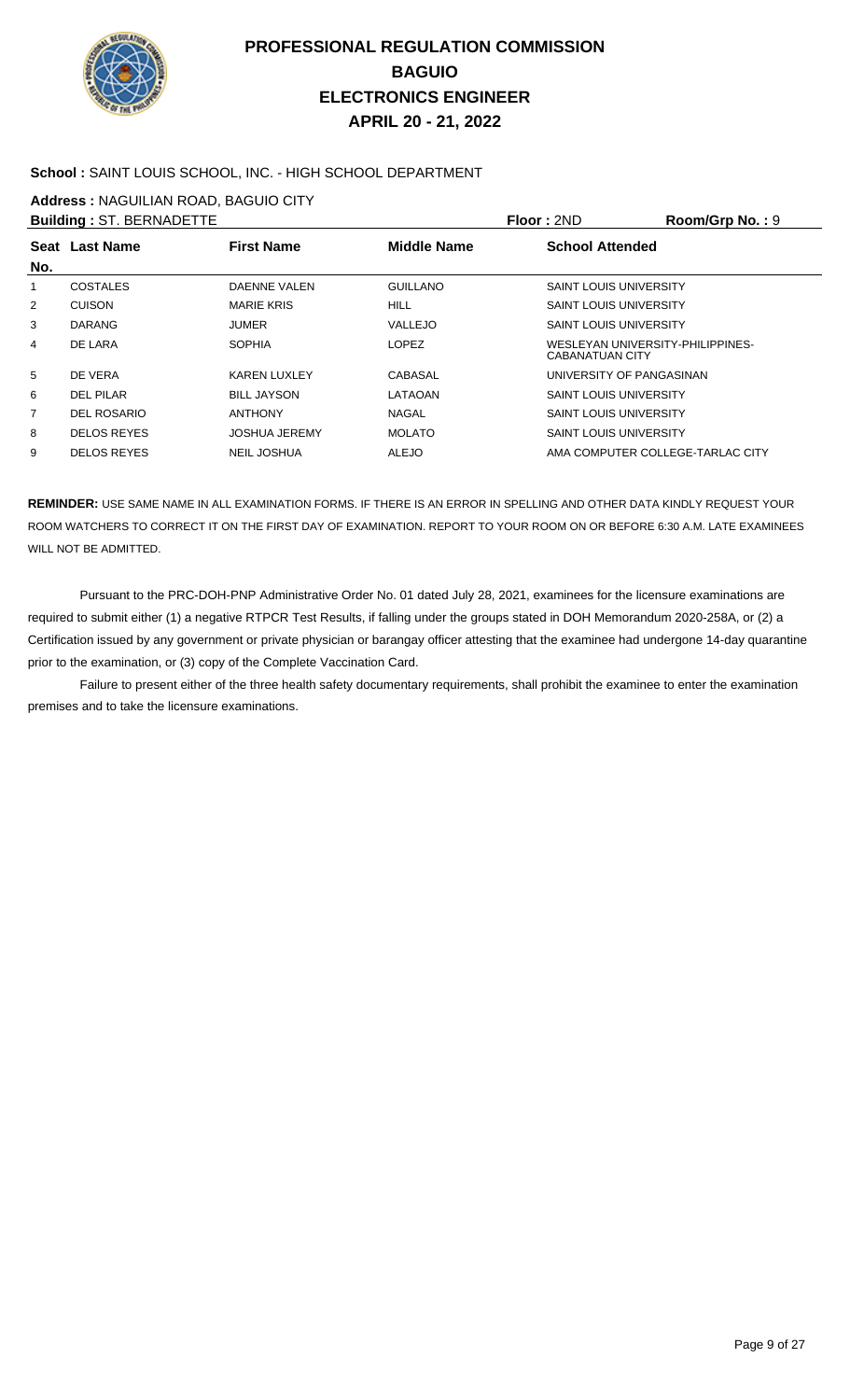

### **School :** SAINT LOUIS SCHOOL, INC. - HIGH SCHOOL DEPARTMENT

**Address :** NAGUILIAN ROAD, BAGUIO CITY

|                | <b>Building: ST. BERNADETTE</b> |                      |                 | Floor: 2ND                     | Room/Grp No.: 10 |
|----------------|---------------------------------|----------------------|-----------------|--------------------------------|------------------|
| No.            | <b>Seat Last Name</b>           | <b>First Name</b>    | Middle Name     | <b>School Attended</b>         |                  |
|                | <b>DIAZ</b>                     | ALTHEA FAYE          | <b>MUYRONG</b>  | <b>SAINT LOUIS UNIVERSITY</b>  |                  |
| $\overline{2}$ | <b>DOYAYAG</b>                  | <b>CEFORD</b>        | LALWET          | UNIVERSITY OF BAGUIO           |                  |
| 3              | <b>DUMAGUIN</b>                 | DARYLL JOHN          | <b>FERRER</b>   | <b>SAINT LOUIS UNIVERSITY</b>  |                  |
| 4              | <b>DUPALE</b>                   | EDCEL JAY            | <b>BUCASAS</b>  | <b>SAINT MARY'S UNIVERSITY</b> |                  |
| 5              | DUPO                            | <b>CHRISTINE JOY</b> | <b>BAUTISTA</b> | <b>SAINT LOUIS UNIVERSITY</b>  |                  |
| 6              | DUPO                            | JARED                | LAZO            | <b>SAINT LOUIS UNIVERSITY</b>  |                  |
| 7              | <b>ECLARINO</b>                 | THOMAS DAVID         | <b>GAGARIN</b>  | <b>SAINT LOUIS UNIVERSITY</b>  |                  |
| 8              | <b>EFE</b>                      | <b>CLAUDINE JOY</b>  | DE LUNA         | LYCEUM SUBIC BAY, INC.         |                  |
| 9              | EGSAN                           | RHYLEEN JADE         | <b>DOKINES</b>  | <b>SAINT LOUIS UNIVERSITY</b>  |                  |
|                |                                 |                      |                 |                                |                  |

**REMINDER:** USE SAME NAME IN ALL EXAMINATION FORMS. IF THERE IS AN ERROR IN SPELLING AND OTHER DATA KINDLY REQUEST YOUR ROOM WATCHERS TO CORRECT IT ON THE FIRST DAY OF EXAMINATION. REPORT TO YOUR ROOM ON OR BEFORE 6:30 A.M. LATE EXAMINEES WILL NOT BE ADMITTED.

 Pursuant to the PRC-DOH-PNP Administrative Order No. 01 dated July 28, 2021, examinees for the licensure examinations are required to submit either (1) a negative RTPCR Test Results, if falling under the groups stated in DOH Memorandum 2020-258A, or (2) a Certification issued by any government or private physician or barangay officer attesting that the examinee had undergone 14-day quarantine prior to the examination, or (3) copy of the Complete Vaccination Card.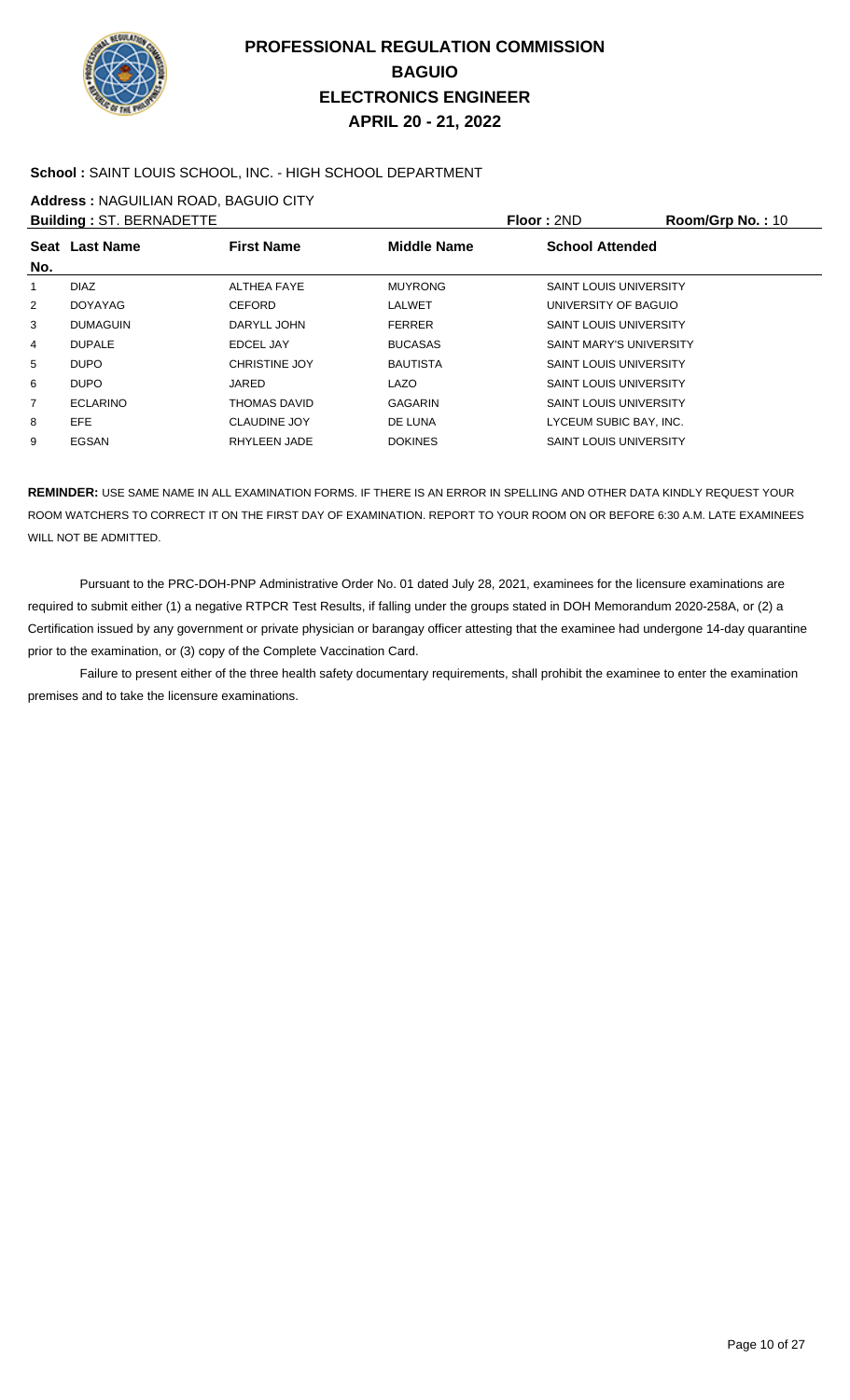

### **School :** SAINT LOUIS SCHOOL, INC. - HIGH SCHOOL DEPARTMENT

**Address :** NAGUILIAN ROAD, BAGUIO CITY

|                | <b>Building: ST. BERNADETTE</b> |                       |                    | Floor: 2ND                    | Room/Grp No.: 11                        |
|----------------|---------------------------------|-----------------------|--------------------|-------------------------------|-----------------------------------------|
| No.            | Seat Last Name                  | <b>First Name</b>     | <b>Middle Name</b> | <b>School Attended</b>        |                                         |
|                | ESPAÑOLA                        | <b>JODERICK</b>       | <b>DOLANDOLAN</b>  | <b>SAINT LOUIS UNIVERSITY</b> |                                         |
| $\overline{2}$ | <b>ESPERON</b>                  | <b>VLADYMIR</b>       | <b>MANALO</b>      | <b>SAINT LOUIS UNIVERSITY</b> |                                         |
| 3              | <b>ESPINOSA</b>                 | ANGELIE MAE           | PANLAQUI           | OF TECH.)                     | TARLAC STATE UNIVERSITY (TARLAC COLLEGE |
| 4              | <b>ESTAYO</b>                   | <b>JANINE</b>         | <b>SORIANO</b>     | <b>SAINT LOUIS UNIVERSITY</b> |                                         |
| 5              | <b>ESTEPA</b>                   | JOSHUA                | <b>FRENDOL</b>     | <b>SAINT LOUIS UNIVERSITY</b> |                                         |
| 6              | <b>ESTINO</b>                   | KATHERINE ANN MILES   | <b>SIWAG</b>       | UNIVERSITY OF BAGUIO          |                                         |
| 7              | <b>EUSEBIO</b>                  | KIMBERLY GRACE        | <b>ESCAÑO</b>      | OF TECH.)                     | TARLAC STATE UNIVERSITY (TARLAC COLLEGE |
| 8              | <b>FLOR</b>                     | <b>ARRIANNE GRACE</b> | <b>BALDEO</b>      | <b>SAINT LOUIS UNIVERSITY</b> |                                         |

**REMINDER:** USE SAME NAME IN ALL EXAMINATION FORMS. IF THERE IS AN ERROR IN SPELLING AND OTHER DATA KINDLY REQUEST YOUR ROOM WATCHERS TO CORRECT IT ON THE FIRST DAY OF EXAMINATION. REPORT TO YOUR ROOM ON OR BEFORE 6:30 A.M. LATE EXAMINEES WILL NOT BE ADMITTED.

 Pursuant to the PRC-DOH-PNP Administrative Order No. 01 dated July 28, 2021, examinees for the licensure examinations are required to submit either (1) a negative RTPCR Test Results, if falling under the groups stated in DOH Memorandum 2020-258A, or (2) a Certification issued by any government or private physician or barangay officer attesting that the examinee had undergone 14-day quarantine prior to the examination, or (3) copy of the Complete Vaccination Card.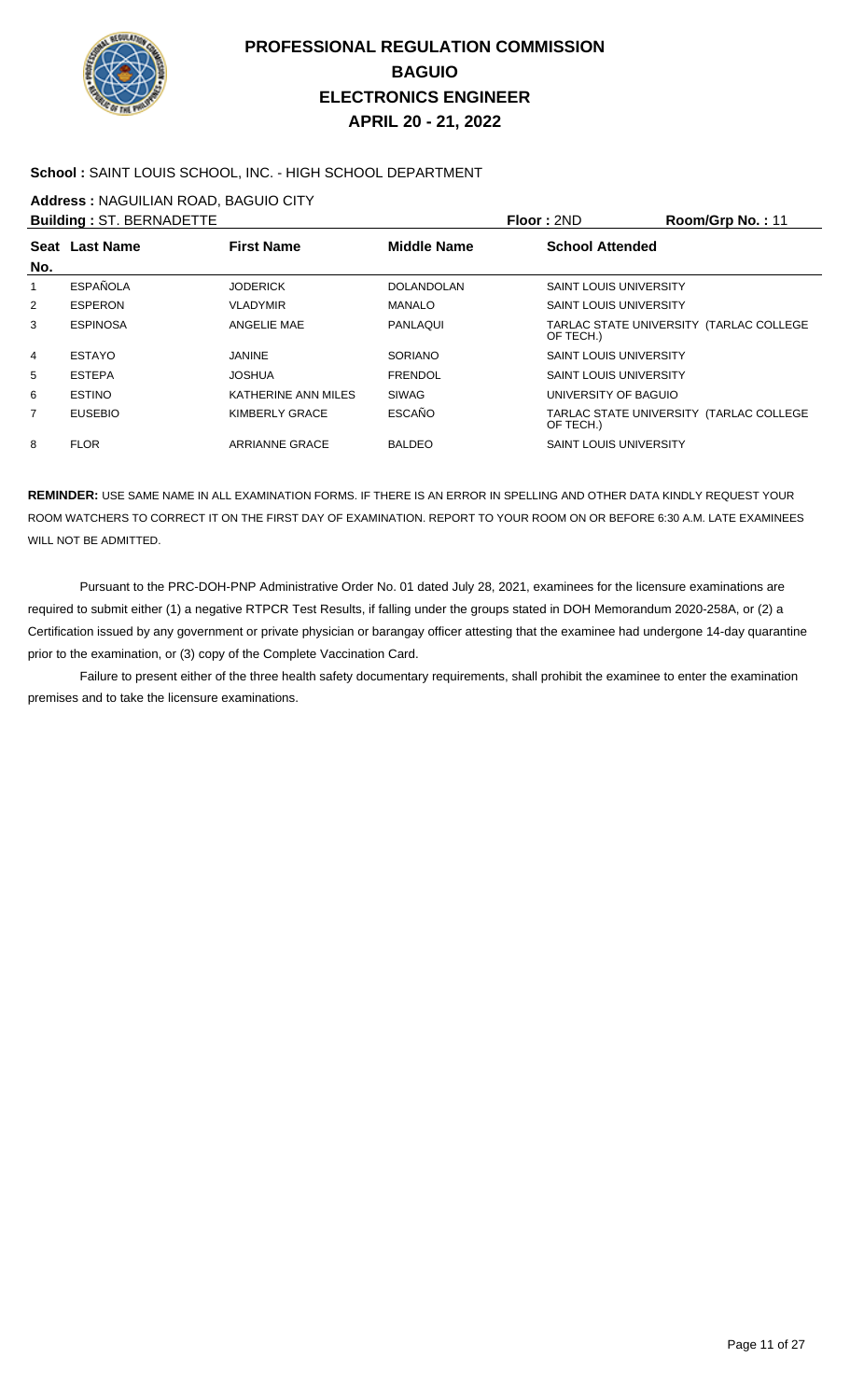

### **School :** SAINT LOUIS SCHOOL, INC. - HIGH SCHOOL DEPARTMENT

**Address :** NAGUILIAN ROAD, BAGUIO CITY

|                | <b>Building: ST. BERNADETTE</b> |                    |                    | Floor: 2ND                     | Room/Grp No.: 12                          |
|----------------|---------------------------------|--------------------|--------------------|--------------------------------|-------------------------------------------|
| No.            | Seat Last Name                  | <b>First Name</b>  | <b>Middle Name</b> | <b>School Attended</b>         |                                           |
| 1              | <b>FLORES</b>                   | <b>JOMERTO</b>     | <b>TANDOC</b>      | UNIVERSITY OF PANGASINAN       |                                           |
| 2              | <b>FLORES</b>                   | <b>JOSHUA</b>      | <b>FERNANDEZ</b>   |                                | COLEGIO DE DAGUPAN (for.COMPUTRONIX COLL) |
| 3              | <b>FORMALEJO</b>                | <b>ROMALIZA</b>    | <b>BERGONIO</b>    | <b>BAMBANG</b>                 | NUEVA VIZCAYA STATE UNIVERSITY (NVPC)-    |
| 4              | <b>FORONDA</b>                  | <b>KENNETH</b>     | <b>ROSARIO</b>     | <b>SAINT MARY'S UNIVERSITY</b> |                                           |
| 5              | <b>FRANCISCO</b>                | <b>GRACE ANN</b>   | <b>UNTALAN</b>     | C.F.                           | UNIVERSITY OF THE CORDILLERAS (for.BAGUIO |
| 6              | <b>GABRIEL</b>                  | RICARDO JR         | CORAL              | <b>HOLY ANGEL UNIVERSITY</b>   |                                           |
| $\overline{7}$ | <b>GAJO</b>                     | <b>PSALMJOB</b>    | <b>EXIOMO</b>      | <b>SAINT LOUIS UNIVERSITY</b>  |                                           |
| 8              | <b>GALANO</b>                   | <b>JOHN JAYVIE</b> | <b>PERDIDO</b>     |                                | MARIANO MARCOS STATE UNIVERSITY-BATAC     |
|                |                                 |                    |                    |                                |                                           |

**REMINDER:** USE SAME NAME IN ALL EXAMINATION FORMS. IF THERE IS AN ERROR IN SPELLING AND OTHER DATA KINDLY REQUEST YOUR ROOM WATCHERS TO CORRECT IT ON THE FIRST DAY OF EXAMINATION. REPORT TO YOUR ROOM ON OR BEFORE 6:30 A.M. LATE EXAMINEES WILL NOT BE ADMITTED.

 Pursuant to the PRC-DOH-PNP Administrative Order No. 01 dated July 28, 2021, examinees for the licensure examinations are required to submit either (1) a negative RTPCR Test Results, if falling under the groups stated in DOH Memorandum 2020-258A, or (2) a Certification issued by any government or private physician or barangay officer attesting that the examinee had undergone 14-day quarantine prior to the examination, or (3) copy of the Complete Vaccination Card.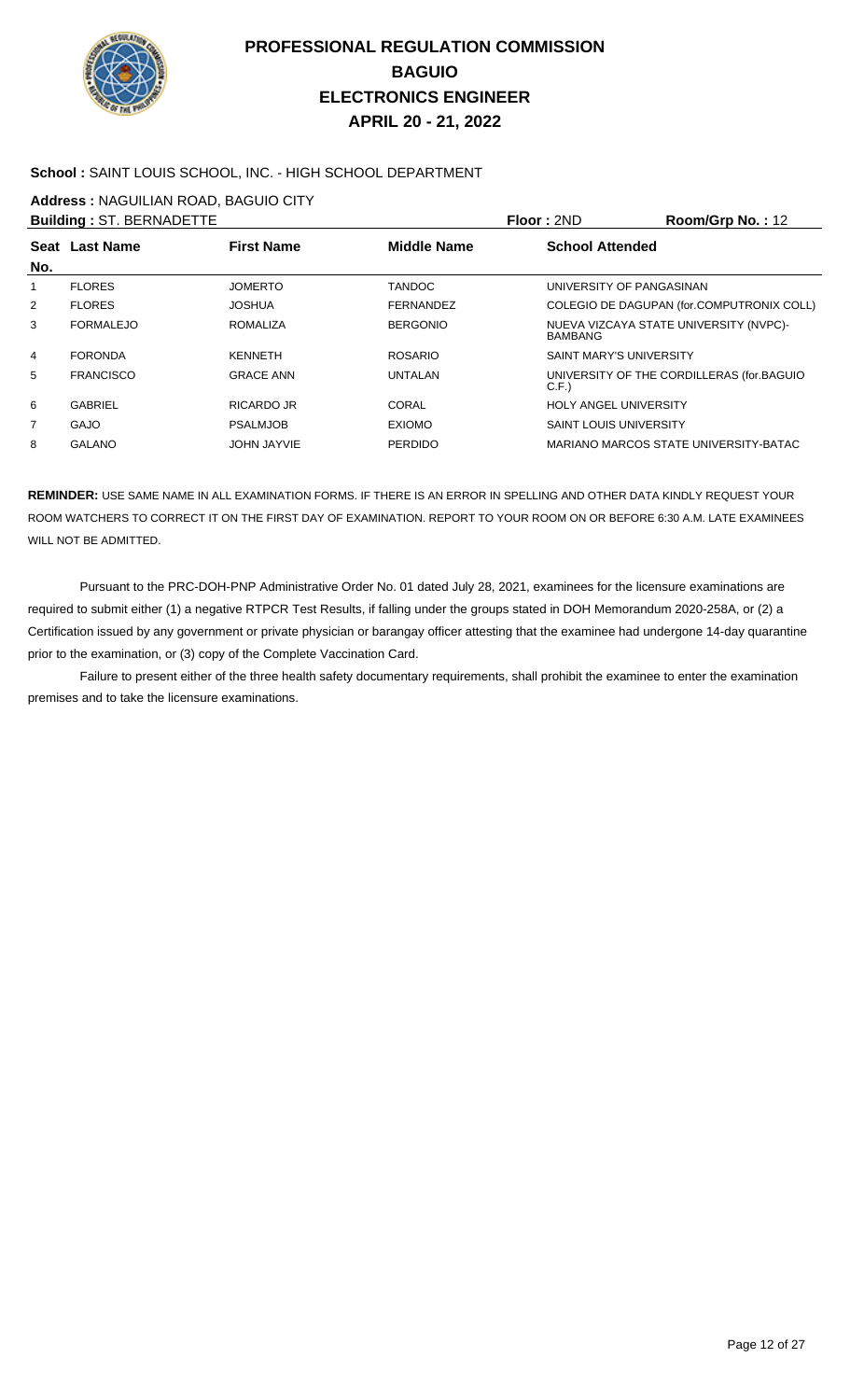

### **School :** SAINT LOUIS SCHOOL, INC. - HIGH SCHOOL DEPARTMENT

**Address :** NAGUILIAN ROAD, BAGUIO CITY

|     | <b>Building: ST. BERNADETTE</b> |                        |                    | <b>Floor: 2ND</b>             | Room/Grp No.: 13                        |
|-----|---------------------------------|------------------------|--------------------|-------------------------------|-----------------------------------------|
| No. | Seat Last Name                  | <b>First Name</b>      | <b>Middle Name</b> | <b>School Attended</b>        |                                         |
| 1   | <b>GALINDO</b>                  | <b>MARWYN</b>          | CABACUNGAN         |                               | MARIANO MARCOS STATE UNIVERSITY-BATAC   |
| 2   | <b>GAPASIN</b>                  | <b>JENNISYS TRIXIE</b> | <b>ESTOCAPIO</b>   | <b>SAINT LOUIS UNIVERSITY</b> |                                         |
| 3   | <b>GARCIA</b>                   | <b>HENDRIX</b>         | BALANAG            | <b>SAINT LOUIS UNIVERSITY</b> |                                         |
| 4   | <b>GARCIA</b>                   | <b>IVAN RICKY</b>      | ALLAGADAN          | <b>SAINT LOUIS UNIVERSITY</b> |                                         |
| 5   | <b>GARCIA</b>                   | RALPH JOSEPH           | <b>AZUCENA</b>     | <b>SAINT LOUIS UNIVERSITY</b> |                                         |
| 6   | <b>GASCON</b>                   | LUIEJEN MARC           | <b>AOANAN</b>      | <b>SAINT LOUIS UNIVERSITY</b> |                                         |
| 7   | <b>GENEROSA</b>                 | RAIZEL JIANNA          | <b>BELBIS</b>      | <b>SAINT LOUIS UNIVERSITY</b> |                                         |
| 8   | <b>GONZALES</b>                 | <b>CYRYLL</b>          | <b>TAMAYO</b>      | OF TECH.)                     | TARLAC STATE UNIVERSITY (TARLAC COLLEGE |

**REMINDER:** USE SAME NAME IN ALL EXAMINATION FORMS. IF THERE IS AN ERROR IN SPELLING AND OTHER DATA KINDLY REQUEST YOUR ROOM WATCHERS TO CORRECT IT ON THE FIRST DAY OF EXAMINATION. REPORT TO YOUR ROOM ON OR BEFORE 6:30 A.M. LATE EXAMINEES WILL NOT BE ADMITTED.

 Pursuant to the PRC-DOH-PNP Administrative Order No. 01 dated July 28, 2021, examinees for the licensure examinations are required to submit either (1) a negative RTPCR Test Results, if falling under the groups stated in DOH Memorandum 2020-258A, or (2) a Certification issued by any government or private physician or barangay officer attesting that the examinee had undergone 14-day quarantine prior to the examination, or (3) copy of the Complete Vaccination Card.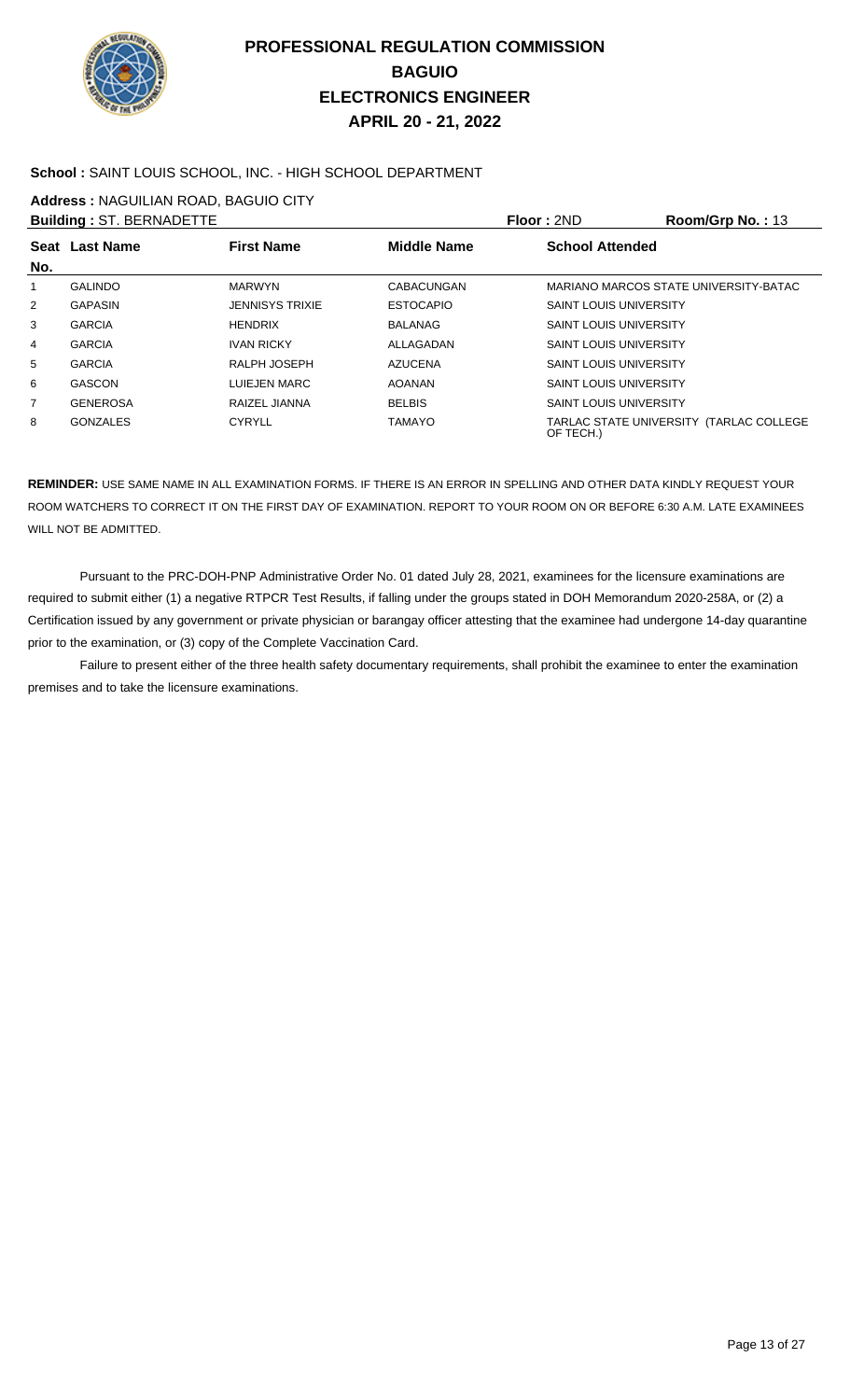

### **School :** SAINT LOUIS SCHOOL, INC. - HIGH SCHOOL DEPARTMENT

**Address :** NAGUILIAN ROAD, BAGUIO CITY

|                | <b>Building: ST. BERNADETTE</b> |                      |                    | Floor: 2ND                     | Room/Grp No.: 14                          |
|----------------|---------------------------------|----------------------|--------------------|--------------------------------|-------------------------------------------|
| No.            | Seat Last Name                  | <b>First Name</b>    | <b>Middle Name</b> | <b>School Attended</b>         |                                           |
|                | <b>GUEVARRA</b>                 | LIEZEL               | <b>JACOBE</b>      | OF TECH.)                      | TARLAC STATE UNIVERSITY (TARLAC COLLEGE   |
| 2              | GUZMAN                          | <b>CHRISTOPER</b>    | LAURIA             | OF TECH.)                      | TARLAC STATE UNIVERSITY (TARLAC COLLEGE   |
| 3              | <b>ICO</b>                      | <b>KEITH NIGEL</b>   | <b>MARQUEZ</b>     | <b>SAINT LOUIS UNIVERSITY</b>  |                                           |
| 4              | <b>INIEGO</b>                   | <b>GINO PAOLO</b>    | <b>CADIENTE</b>    | <b>SAINT MARY'S UNIVERSITY</b> |                                           |
| 5              | <b>KUIZON</b>                   | <b>KHAIZER KEN</b>   | TAN                | <b>SAINT LOUIS UNIVERSITY</b>  |                                           |
| 6              | <b>LACARA</b>                   | <b>MARK HENRY</b>    | <b>ESPIRITU</b>    | OF TECH.)                      | TARLAC STATE UNIVERSITY (TARLAC COLLEGE   |
| $\overline{7}$ | LANDINGIN                       | <b>BRYANT XAVIER</b> | <b>COSTES</b>      | C.F.                           | UNIVERSITY OF THE CORDILLERAS (for BAGUIO |
| 8              | LAUREANO                        | <b>HAROLD</b>        | <b>DORION</b>      | <b>SAINT LOUIS UNIVERSITY</b>  |                                           |

**REMINDER:** USE SAME NAME IN ALL EXAMINATION FORMS. IF THERE IS AN ERROR IN SPELLING AND OTHER DATA KINDLY REQUEST YOUR ROOM WATCHERS TO CORRECT IT ON THE FIRST DAY OF EXAMINATION. REPORT TO YOUR ROOM ON OR BEFORE 6:30 A.M. LATE EXAMINEES WILL NOT BE ADMITTED.

 Pursuant to the PRC-DOH-PNP Administrative Order No. 01 dated July 28, 2021, examinees for the licensure examinations are required to submit either (1) a negative RTPCR Test Results, if falling under the groups stated in DOH Memorandum 2020-258A, or (2) a Certification issued by any government or private physician or barangay officer attesting that the examinee had undergone 14-day quarantine prior to the examination, or (3) copy of the Complete Vaccination Card.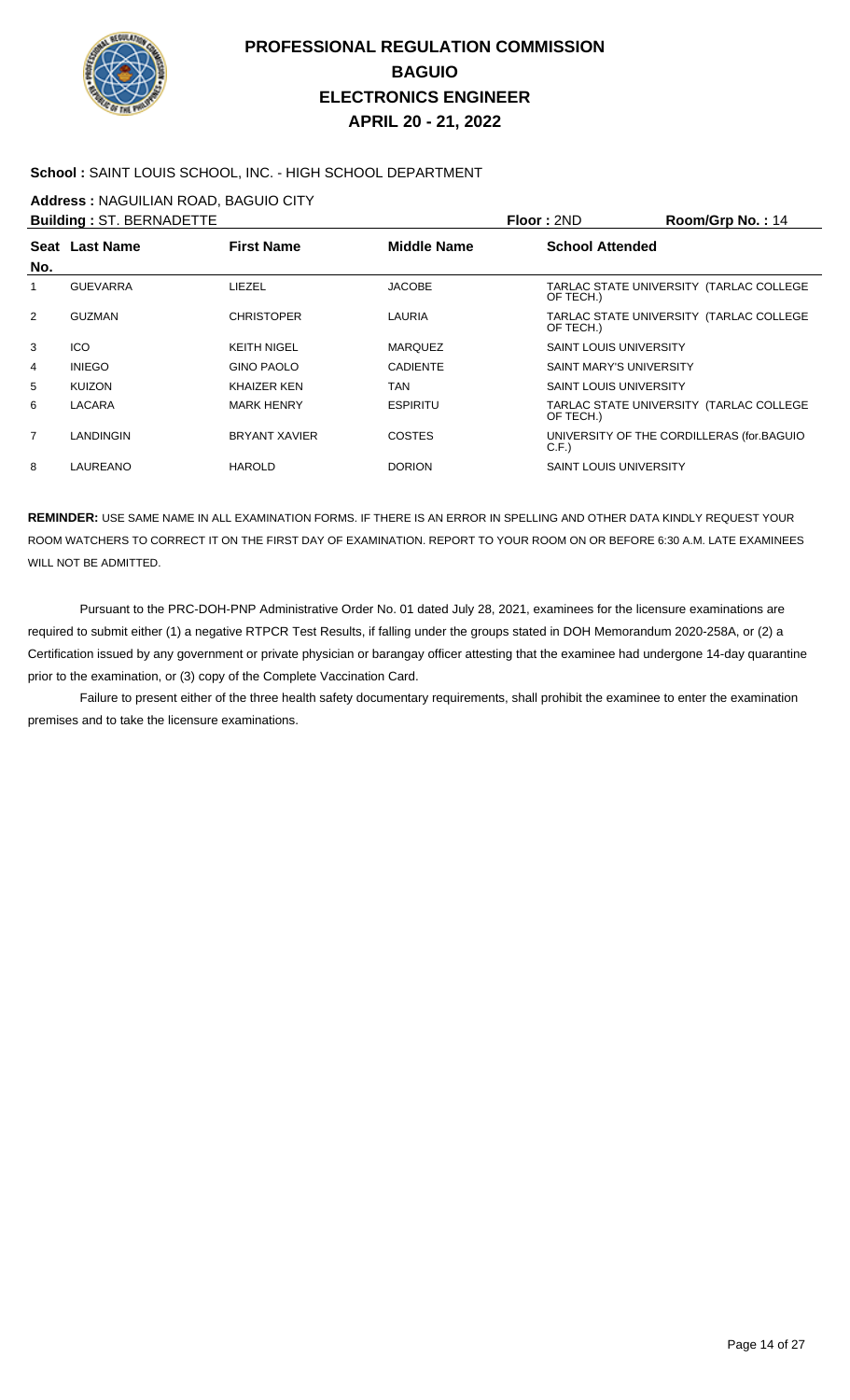

### **School :** SAINT LOUIS SCHOOL, INC. - HIGH SCHOOL DEPARTMENT

**Address :** NAGUILIAN ROAD, BAGUIO CITY

|     | <b>Building: ST. BERNADETTE</b> |                        |                    | Floor: 2ND                             | Room/Grp No.: 15                        |
|-----|---------------------------------|------------------------|--------------------|----------------------------------------|-----------------------------------------|
| No. | Seat Last Name                  | <b>First Name</b>      | <b>Middle Name</b> | <b>School Attended</b>                 |                                         |
|     | LAVARIAZ                        | <b>CHRISTINE JOY</b>   | <b>PARAISO</b>     | <b>SAINT LOUIS UNIVERSITY</b>          |                                         |
| 2   | <b>LEONEN</b>                   | <b>ATHENA CRISELLE</b> | <b>ACOSTA</b>      | <b>SAINT LOUIS UNIVERSITY</b>          |                                         |
| 3   | LIM                             | <b>TINIE</b>           | <b>RILLERA</b>     | MAPUA UNIVERSITY (FOR M.I.T.) - MANILA |                                         |
| 4   | <b>LISCANO</b>                  | <b>CLARISS</b>         | <b>CABULLOS</b>    | OF TECH.)                              | TARLAC STATE UNIVERSITY (TARLAC COLLEGE |
| 5   | <b>LOPEZ</b>                    | MA AURE DAWN MELLIZ    | CARULLA            | <b>SAINT LOUIS UNIVERSITY</b>          |                                         |
| 6   | MABALATAN                       | <b>HOWARD ERICK</b>    | <b>EREDEROS</b>    | UNIVERSITY OF THE EAST-CALOOCAN        |                                         |
| 7   | <b>MABALOT</b>                  | TRICIA MAE CLYDEN      | <b>REYES</b>       | UNIVERSITY OF LUZON (LUZON COLL.)      |                                         |
| 8   | <b>MADARANG</b>                 | MAYBELLE BLOSSOM       | <b>DACUSIN</b>     | <b>SAINT MARY'S UNIVERSITY</b>         |                                         |

**REMINDER:** USE SAME NAME IN ALL EXAMINATION FORMS. IF THERE IS AN ERROR IN SPELLING AND OTHER DATA KINDLY REQUEST YOUR ROOM WATCHERS TO CORRECT IT ON THE FIRST DAY OF EXAMINATION. REPORT TO YOUR ROOM ON OR BEFORE 6:30 A.M. LATE EXAMINEES WILL NOT BE ADMITTED.

 Pursuant to the PRC-DOH-PNP Administrative Order No. 01 dated July 28, 2021, examinees for the licensure examinations are required to submit either (1) a negative RTPCR Test Results, if falling under the groups stated in DOH Memorandum 2020-258A, or (2) a Certification issued by any government or private physician or barangay officer attesting that the examinee had undergone 14-day quarantine prior to the examination, or (3) copy of the Complete Vaccination Card.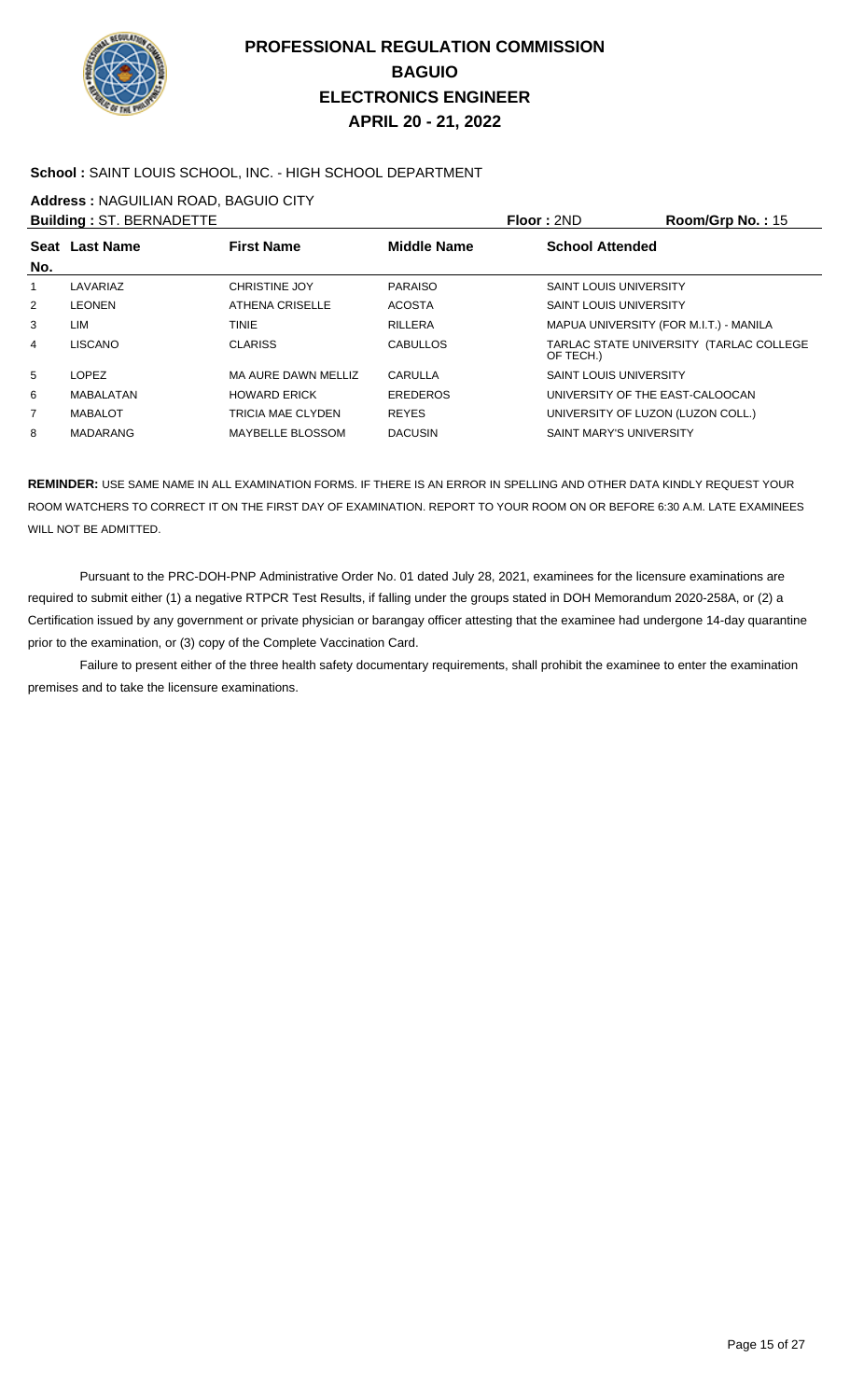

### **School :** SAINT LOUIS SCHOOL, INC. - HIGH SCHOOL DEPARTMENT

**Address :** NAGUILIAN ROAD, BAGUIO CITY

|     | <b>Building: ST. BERNADETTE</b> |                        |                    | Floor: 2ND                     | Room/Grp No.: $16$                        |
|-----|---------------------------------|------------------------|--------------------|--------------------------------|-------------------------------------------|
| No. | <b>Seat Last Name</b>           | <b>First Name</b>      | <b>Middle Name</b> | <b>School Attended</b>         |                                           |
| 1   | <b>MAEJAN</b>                   | <b>JOLEEN</b>          | <b>BARROGA</b>     | <b>BAMBANG</b>                 | NUEVA VIZCAYA STATE UNIVERSITY (NVPC)-    |
| 2   | <b>MALINNAG</b>                 | <b>SETH BRADFORD</b>   | MALANA             | <b>SAINT LOUIS UNIVERSITY</b>  |                                           |
| 3   | <b>MANANGAN</b>                 | <b>CORRINE ABEGAIL</b> | <b>BINAY-AN</b>    | <b>SAINT LOUIS UNIVERSITY</b>  |                                           |
| 4   | MANLIGUEZ                       | <b>CHARISSE ANN</b>    | <b>CABRERA</b>     | <b>SAINT LOUIS UNIVERSITY</b>  |                                           |
| 5   | <b>MANNAG</b>                   | <b>BRENT KENNETH</b>   |                    | <b>SAINT MARY'S UNIVERSITY</b> |                                           |
| 6   | <b>MARQUEZ</b>                  | SUNDEE ANIVER          | PAGADUAN           | <b>SAINT LOUIS UNIVERSITY</b>  |                                           |
| 7   | <b>MARTINEZ</b>                 | <b>KIRK PATRICK</b>    | <b>DELA CRUZ</b>   | C.F.                           | UNIVERSITY OF THE CORDILLERAS (for.BAGUIO |
| 8   | <b>MARZAN</b>                   | <b>ORAL PAUL</b>       | <b>MAMONTOS</b>    | <b>SAINT LOUIS UNIVERSITY</b>  |                                           |

**REMINDER:** USE SAME NAME IN ALL EXAMINATION FORMS. IF THERE IS AN ERROR IN SPELLING AND OTHER DATA KINDLY REQUEST YOUR ROOM WATCHERS TO CORRECT IT ON THE FIRST DAY OF EXAMINATION. REPORT TO YOUR ROOM ON OR BEFORE 6:30 A.M. LATE EXAMINEES WILL NOT BE ADMITTED.

 Pursuant to the PRC-DOH-PNP Administrative Order No. 01 dated July 28, 2021, examinees for the licensure examinations are required to submit either (1) a negative RTPCR Test Results, if falling under the groups stated in DOH Memorandum 2020-258A, or (2) a Certification issued by any government or private physician or barangay officer attesting that the examinee had undergone 14-day quarantine prior to the examination, or (3) copy of the Complete Vaccination Card.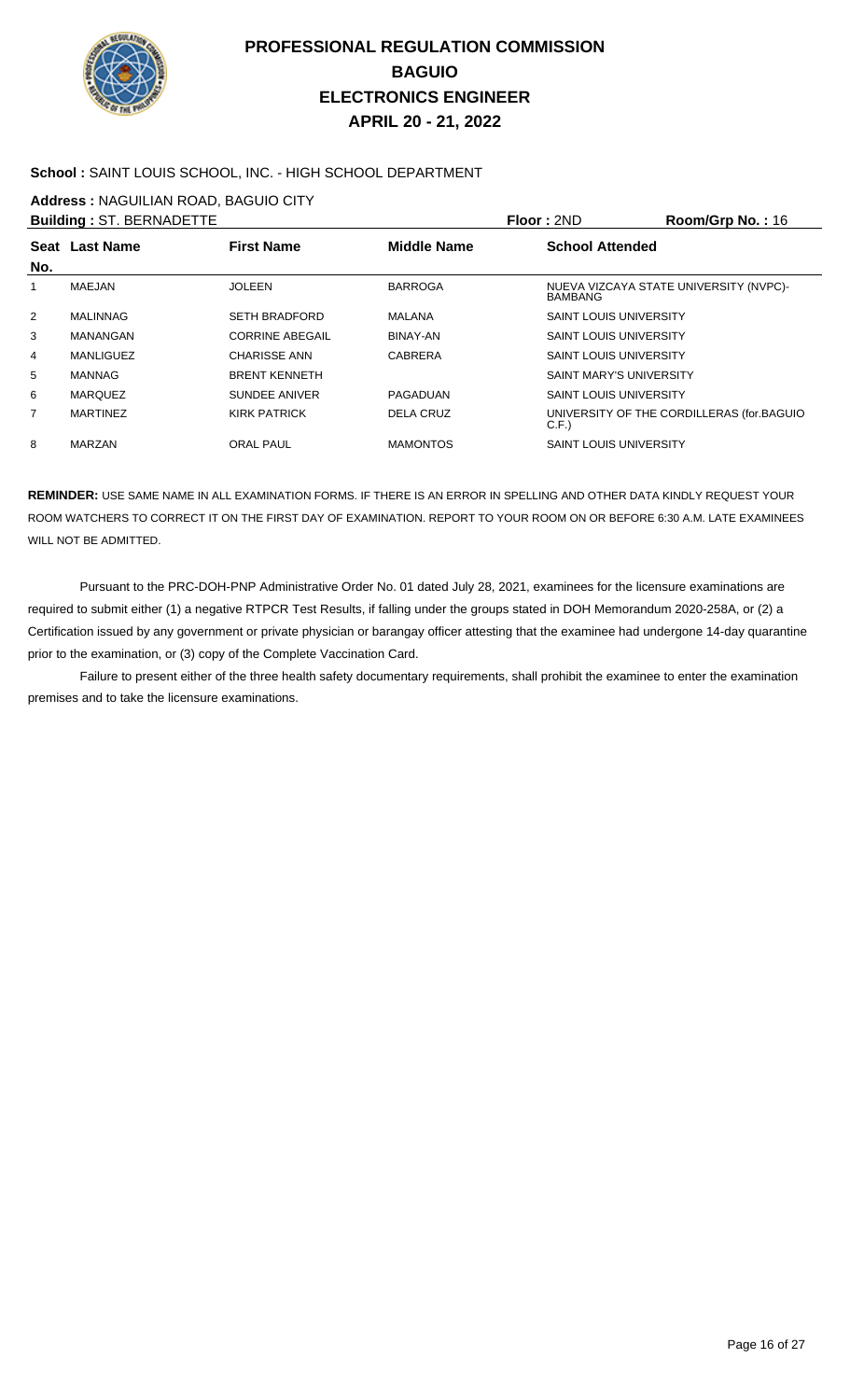

### **School :** SAINT LOUIS SCHOOL, INC. - HIGH SCHOOL DEPARTMENT

**Address :** NAGUILIAN ROAD, BAGUIO CITY

|                | <b>Building: ST. BERNADETTE</b> |                      |                    | Floor: 2ND                       | Room/Grp No.: 17 |
|----------------|---------------------------------|----------------------|--------------------|----------------------------------|------------------|
| No.            | Seat Last Name                  | <b>First Name</b>    | <b>Middle Name</b> | <b>School Attended</b>           |                  |
| 1              | <b>MEDINA</b>                   | RITCH VONN           | <b>TABILIN</b>     | <b>SAINT LOUIS UNIVERSITY</b>    |                  |
| 2              | <b>MENDIGORIN</b>               | <b>MA VICTORIA</b>   | <b>REYES</b>       | <b>SAINT LOUIS UNIVERSITY</b>    |                  |
| 3              | MENDOZA                         | <b>JAYSON</b>        | ALVAREZ            | UNIVERSITY OF BAGUIO             |                  |
| 4              | <b>MERHAN</b>                   | <b>MARWIN</b>        | <b>TAMONDONG</b>   | AMA COMPUTER COLLEGE-TARLAC CITY |                  |
| 5              | <b>MINA</b>                     | <b>DIANNE PEARL</b>  | <b>MAPALO</b>      | <b>SAINT LOUIS UNIVERSITY</b>    |                  |
| 6              | <b>MIRANDA</b>                  | <b>MARIA TRIXIA</b>  | MACALINTAL         | <b>SAINT LOUIS UNIVERSITY</b>    |                  |
| $\overline{7}$ | <b>MOLINA</b>                   | <b>CHARLES HENRY</b> | BANAAG             | UNIVERSITY OF BAGUIO             |                  |
| 8              | <b>MUSNGI</b>                   | ARMAN                | <b>GUEVARRA</b>    | <b>HOLY ANGEL UNIVERSITY</b>     |                  |

**REMINDER:** USE SAME NAME IN ALL EXAMINATION FORMS. IF THERE IS AN ERROR IN SPELLING AND OTHER DATA KINDLY REQUEST YOUR ROOM WATCHERS TO CORRECT IT ON THE FIRST DAY OF EXAMINATION. REPORT TO YOUR ROOM ON OR BEFORE 6:30 A.M. LATE EXAMINEES WILL NOT BE ADMITTED.

 Pursuant to the PRC-DOH-PNP Administrative Order No. 01 dated July 28, 2021, examinees for the licensure examinations are required to submit either (1) a negative RTPCR Test Results, if falling under the groups stated in DOH Memorandum 2020-258A, or (2) a Certification issued by any government or private physician or barangay officer attesting that the examinee had undergone 14-day quarantine prior to the examination, or (3) copy of the Complete Vaccination Card.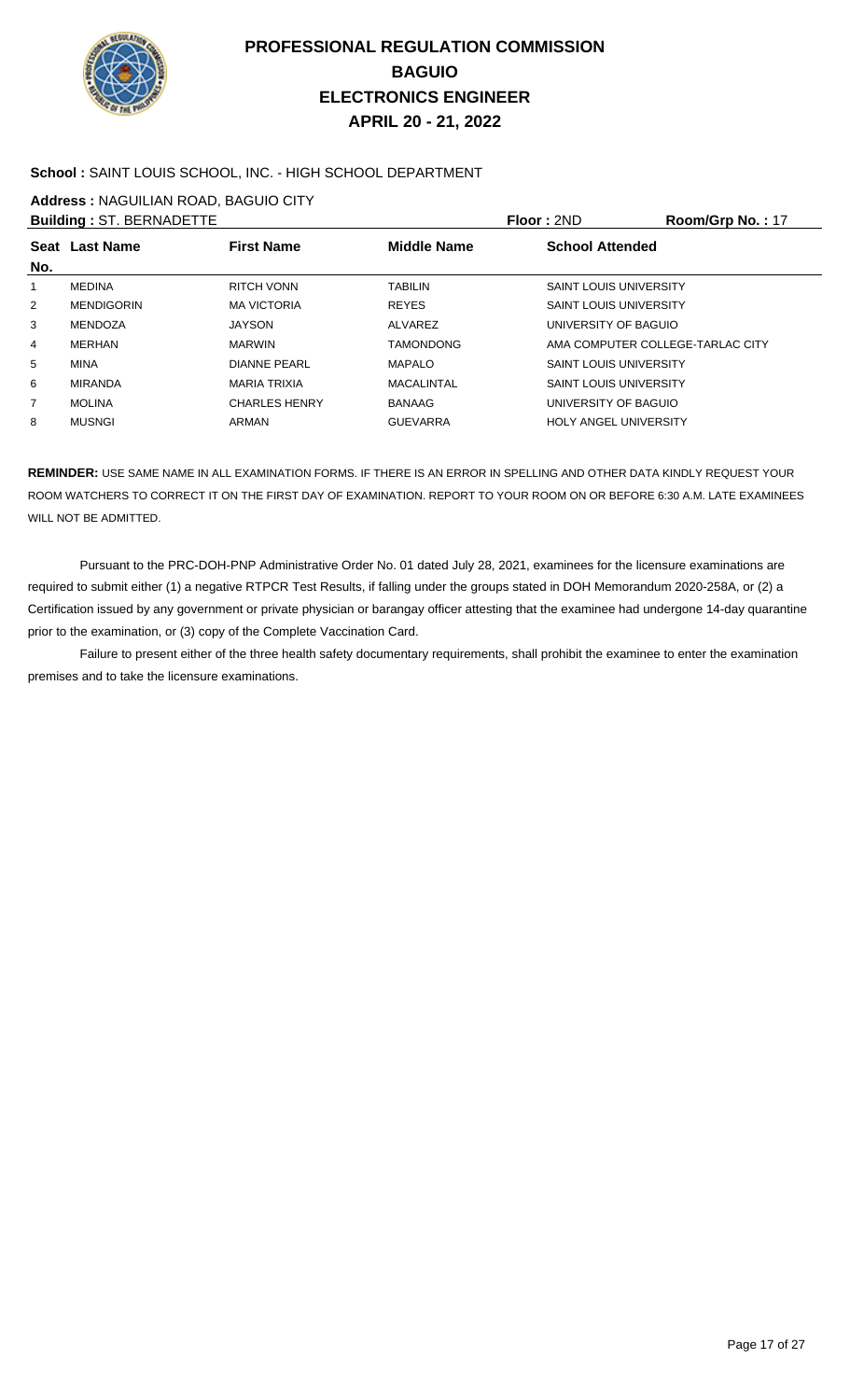

### **School :** SAINT LOUIS SCHOOL, INC. - HIGH SCHOOL DEPARTMENT

**Address :** NAGUILIAN ROAD, BAGUIO CITY

|                | <b>Building: ST. BERNADETTE</b> |                        |                | Floor: 3RD                     | <b>Room/Grp No.: 18</b>                   |
|----------------|---------------------------------|------------------------|----------------|--------------------------------|-------------------------------------------|
| No.            | Seat Last Name                  | <b>First Name</b>      | Middle Name    | <b>School Attended</b>         |                                           |
| 1              | <b>NAPANOY</b>                  | KIMBERLY JANE          | SALWAGAN       | <b>SAINT LOUIS UNIVERSITY</b>  |                                           |
| 2              | <b>NICOLAS</b>                  | ALFRED AUSTHENE        | AGARAN         |                                | MARIANO MARCOS STATE UNIVERSITY-BATAC     |
| 3              | <b>NICOLAS</b>                  | LAINIER JOHN           | LAZARO         |                                | MARIANO MARCOS STATE UNIVERSITY-BATAC     |
| 4              | <b>OLANGCAY</b>                 | <b>BRYAN JAMES</b>     | SAGUID         | C.F.                           | UNIVERSITY OF THE CORDILLERAS (for BAGUIO |
| 5              | <b>ORBIGO</b>                   | <b>JENESIS LYNE</b>    | <b>DULATRE</b> | <b>SAINT LOUIS UNIVERSITY</b>  |                                           |
| 6              | ORIÑA                           | <b>SAMANTHA</b>        | <b>AQUINO</b>  | UNIVERSITY OF BAGUIO           |                                           |
| $\overline{7}$ | PABLO                           | <b>ALDWIN CARL</b>     | AGLIAM         | <b>SAINT MARY'S UNIVERSITY</b> |                                           |
| 8              | PADAYAO                         | <b>JORDAN MC LARRY</b> | <b>MATEO</b>   |                                | MARIANO MARCOS STATE UNIVERSITY-BATAC     |

**REMINDER:** USE SAME NAME IN ALL EXAMINATION FORMS. IF THERE IS AN ERROR IN SPELLING AND OTHER DATA KINDLY REQUEST YOUR ROOM WATCHERS TO CORRECT IT ON THE FIRST DAY OF EXAMINATION. REPORT TO YOUR ROOM ON OR BEFORE 6:30 A.M. LATE EXAMINEES WILL NOT BE ADMITTED.

 Pursuant to the PRC-DOH-PNP Administrative Order No. 01 dated July 28, 2021, examinees for the licensure examinations are required to submit either (1) a negative RTPCR Test Results, if falling under the groups stated in DOH Memorandum 2020-258A, or (2) a Certification issued by any government or private physician or barangay officer attesting that the examinee had undergone 14-day quarantine prior to the examination, or (3) copy of the Complete Vaccination Card.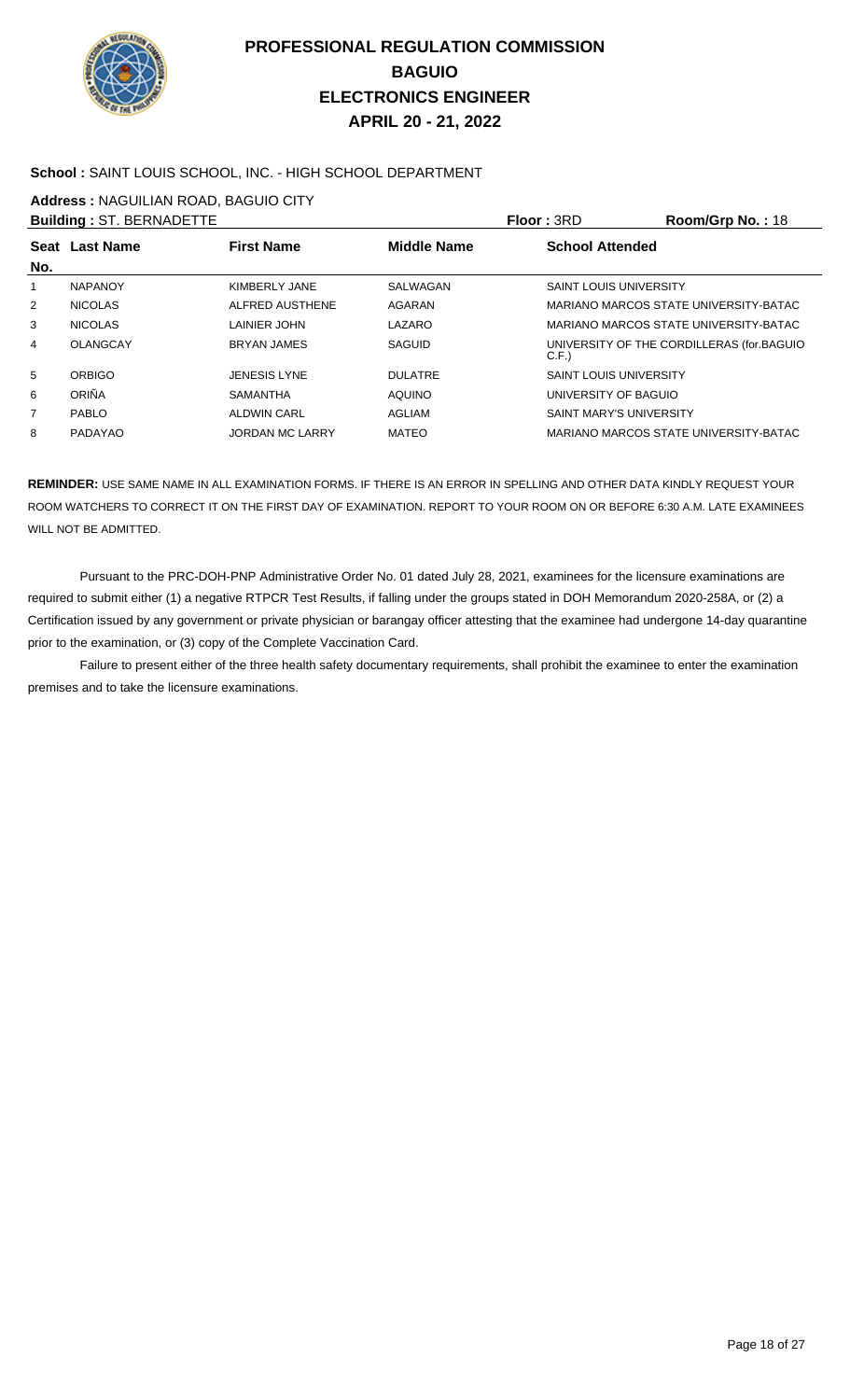

### **School :** SAINT LOUIS SCHOOL, INC. - HIGH SCHOOL DEPARTMENT

**Address :** NAGUILIAN ROAD, BAGUIO CITY

|                | <b>Building: ST. BERNADETTE</b> |                     |                    | Floor: 3RD                    | Room/Grp No.: 19                          |
|----------------|---------------------------------|---------------------|--------------------|-------------------------------|-------------------------------------------|
| No.            | Seat Last Name                  | <b>First Name</b>   | <b>Middle Name</b> | <b>School Attended</b>        |                                           |
| 1              | PADCAYAN                        | <b>MARNELLIE</b>    | <b>DAWAGE</b>      | C.F.                          | UNIVERSITY OF THE CORDILLERAS (for.BAGUIO |
| $\overline{2}$ | <b>PADON</b>                    | <b>CRESILDA</b>     | <b>INWAY</b>       | C.F.                          | UNIVERSITY OF THE CORDILLERAS (for.BAGUIO |
| 3              | <b>PADON</b>                    | <b>MARLYN</b>       | PACDA-AN           | <b>SAINT LOUIS UNIVERSITY</b> |                                           |
| 4              | <b>PADSICAN</b>                 | REYNALD             | <b>MAGADIA</b>     | <b>SAINT LOUIS UNIVERSITY</b> |                                           |
| 5              | <b>PAET</b>                     | RALPH REYMUND       | TABUGADER          |                               | MARIANO MARCOS STATE UNIVERSITY-BATAC     |
| 6              | <b>PALBUSA</b>                  | MELVIN JHUN         | <b>OSTING</b>      | C.F.                          | UNIVERSITY OF THE CORDILLERAS (for.BAGUIO |
| $\overline{7}$ | PANGULAYAN                      | <b>JASON REY</b>    | <b>DOMINGO</b>     | C.F.                          | UNIVERSITY OF THE CORDILLERAS (for BAGUIO |
| 8              | <b>PARAMIO</b>                  | <b>KENT GABRIEL</b> | <b>NAVIDA</b>      | <b>SAINT LOUIS UNIVERSITY</b> |                                           |
|                |                                 |                     |                    |                               |                                           |

**REMINDER:** USE SAME NAME IN ALL EXAMINATION FORMS. IF THERE IS AN ERROR IN SPELLING AND OTHER DATA KINDLY REQUEST YOUR ROOM WATCHERS TO CORRECT IT ON THE FIRST DAY OF EXAMINATION. REPORT TO YOUR ROOM ON OR BEFORE 6:30 A.M. LATE EXAMINEES WILL NOT BE ADMITTED.

 Pursuant to the PRC-DOH-PNP Administrative Order No. 01 dated July 28, 2021, examinees for the licensure examinations are required to submit either (1) a negative RTPCR Test Results, if falling under the groups stated in DOH Memorandum 2020-258A, or (2) a Certification issued by any government or private physician or barangay officer attesting that the examinee had undergone 14-day quarantine prior to the examination, or (3) copy of the Complete Vaccination Card.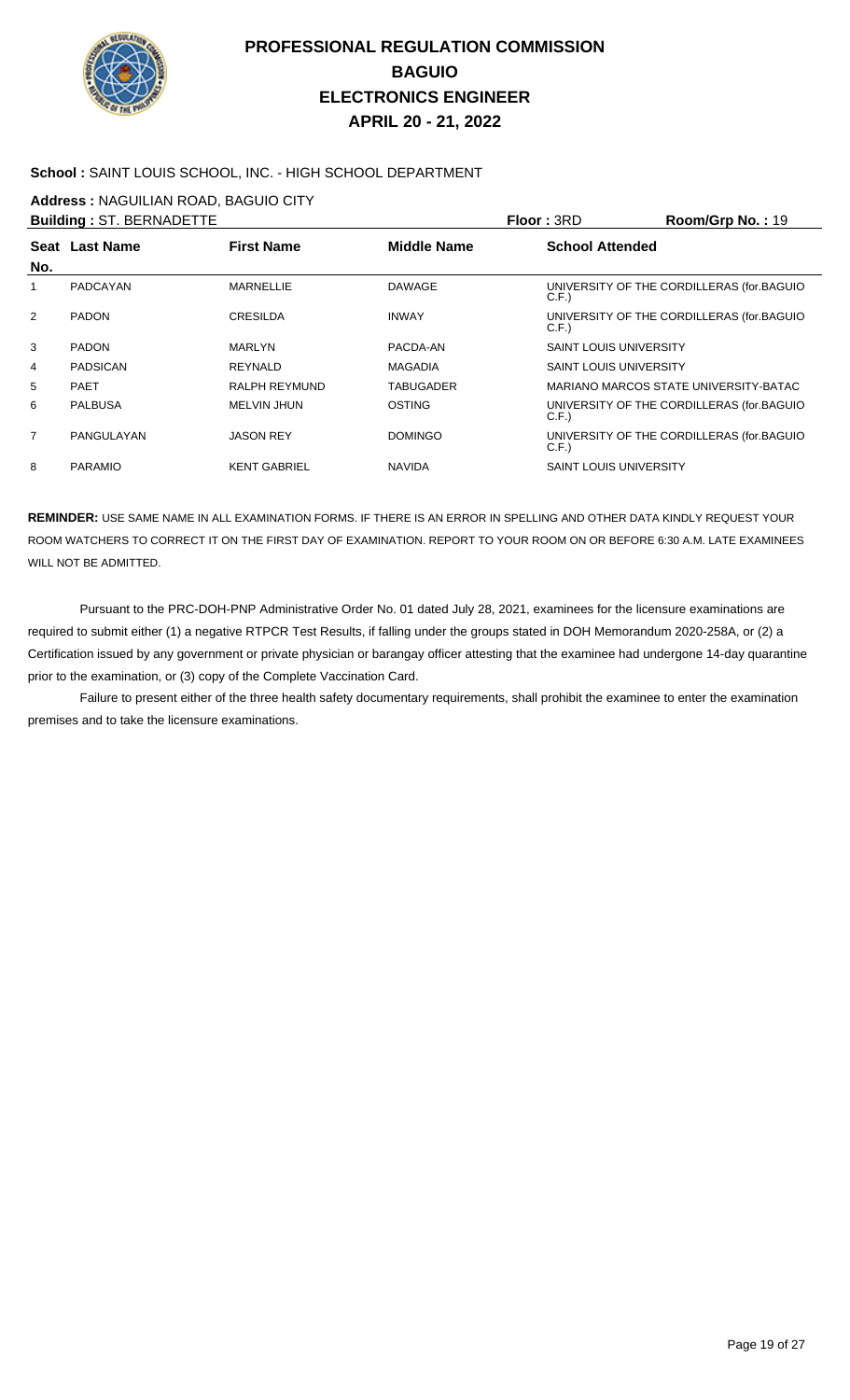

### **School :** SAINT LOUIS SCHOOL, INC. - HIGH SCHOOL DEPARTMENT

**Address :** NAGUILIAN ROAD, BAGUIO CITY

|                | <b>Building: ST. BERNADETTE</b> |                          |                  | Floor: 3RD                                               | $Room/Grp$ No.: 20                         |
|----------------|---------------------------------|--------------------------|------------------|----------------------------------------------------------|--------------------------------------------|
| No.            | Seat Last Name                  | <b>First Name</b>        | Middle Name      | <b>School Attended</b>                                   |                                            |
|                | <b>PARAN</b>                    | <b>ACKROID</b>           | <b>ABLASI</b>    | C.F.                                                     | UNIVERSITY OF THE CORDILLERAS (for BAGUIO  |
| 2              | <b>PARAS</b>                    | <b>JAYELLE SIMONETTE</b> | <b>ALCOY</b>     |                                                          | MARIANO MARCOS STATE UNIVERSITY-BATAC      |
| 3              | <b>PARINIAS</b>                 | JAMES                    | <b>FLORES</b>    | NATIONAL COLLEGE OF SCIENCE &<br>TECHNOLOGY-SAN FERNANDO |                                            |
| $\overline{4}$ | <b>PASCUA</b>                   | <b>CHRISTIAN PAUL</b>    | <b>ESTABILLO</b> | <b>SAINT LOUIS UNIVERSITY</b>                            |                                            |
| 5              | <b>PASCUAL</b>                  | <b>JAY MARK</b>          | <b>CORPUZ</b>    |                                                          | MARIANO MARCOS STATE UNIVERSITY-BATAC      |
| 6              | <b>PASION</b>                   | <b>GEORGE JR</b>         | <b>TRINIDAD</b>  |                                                          | MARIANO MARCOS STATE UNIVERSITY-BATAC      |
| 7              | PISIGAN                         | <b>MONSOUR</b>           | <b>MORTIL</b>    | <b>BATAAN</b>                                            | POLYTECHNIC UNIVERSITY OF THE PHILIPPINES- |
| 8              | <b>QUIAPE</b>                   | <b>KENNETH LLOYD</b>     | <b>RABANG</b>    |                                                          | MARIANO MARCOS STATE UNIVERSITY-BATAC      |

**REMINDER:** USE SAME NAME IN ALL EXAMINATION FORMS. IF THERE IS AN ERROR IN SPELLING AND OTHER DATA KINDLY REQUEST YOUR ROOM WATCHERS TO CORRECT IT ON THE FIRST DAY OF EXAMINATION. REPORT TO YOUR ROOM ON OR BEFORE 6:30 A.M. LATE EXAMINEES WILL NOT BE ADMITTED.

 Pursuant to the PRC-DOH-PNP Administrative Order No. 01 dated July 28, 2021, examinees for the licensure examinations are required to submit either (1) a negative RTPCR Test Results, if falling under the groups stated in DOH Memorandum 2020-258A, or (2) a Certification issued by any government or private physician or barangay officer attesting that the examinee had undergone 14-day quarantine prior to the examination, or (3) copy of the Complete Vaccination Card.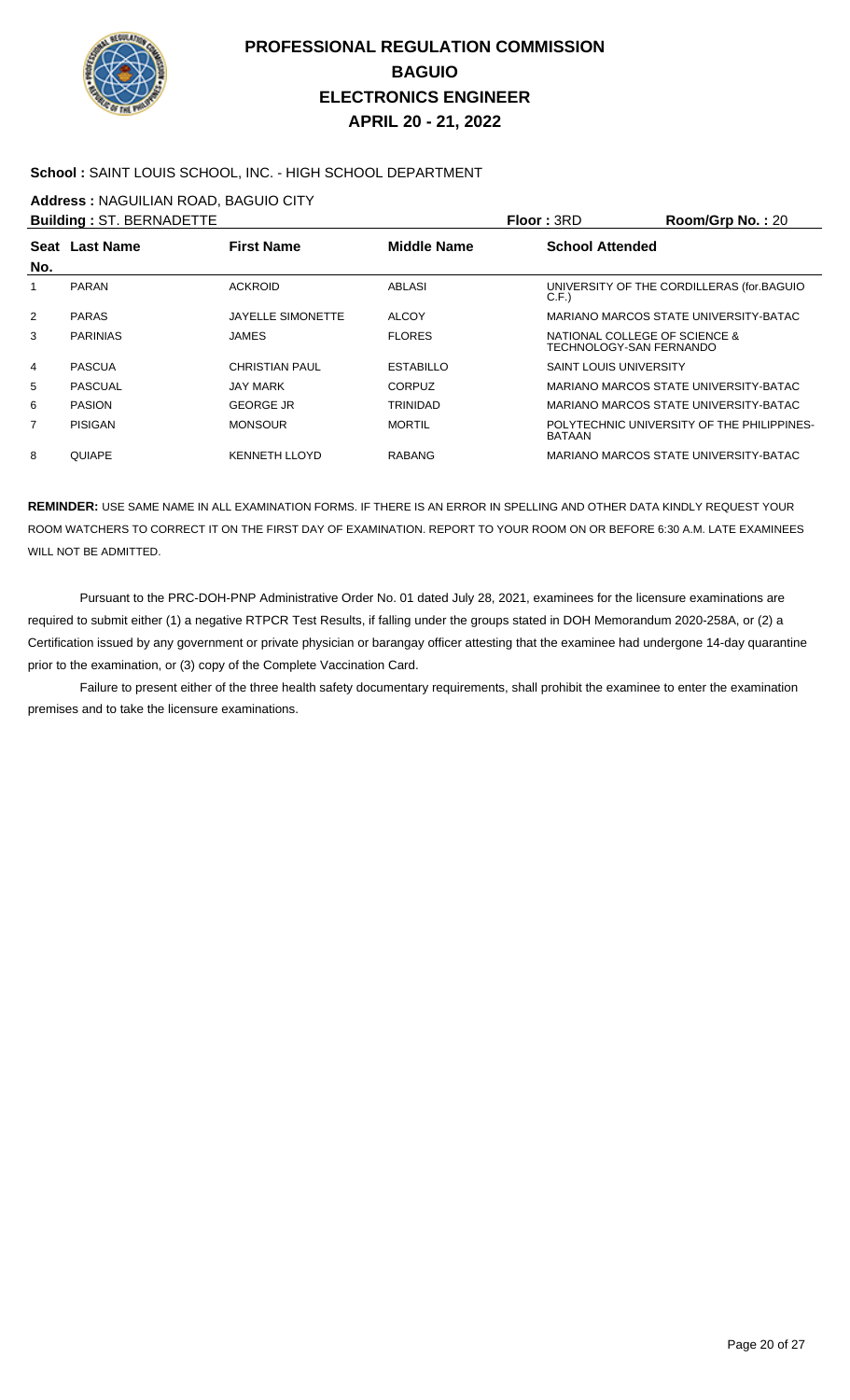

### **School :** SAINT LOUIS SCHOOL, INC. - HIGH SCHOOL DEPARTMENT

**Address :** NAGUILIAN ROAD, BAGUIO CITY

|                | <b>Building: ST. BERNADETTE</b> |                     |                    | <b>Floor: 3RD</b>                 | Room/Grp No.: 21                          |
|----------------|---------------------------------|---------------------|--------------------|-----------------------------------|-------------------------------------------|
|                | Seat Last Name                  | <b>First Name</b>   | <b>Middle Name</b> | <b>School Attended</b>            |                                           |
| No.            |                                 |                     |                    |                                   |                                           |
| 1              | QUIJANO                         | <b>JAYCEE LAIRD</b> | <b>VINLUAN</b>     | UNIVERSITY OF LUZON (LUZON COLL.) |                                           |
| 2              | <b>QUINTO</b>                   | <b>BRIAN ALDRIC</b> | <b>BINUYA</b>      | <b>SAINT LOUIS UNIVERSITY</b>     |                                           |
| 3              | QUIRIONES                       | <b>HILDA</b>        | RABARA             | <b>SAINT LOUIS UNIVERSITY</b>     |                                           |
| $\overline{4}$ | RAMILO                          | PAUL JOHN           | <b>AQUINO</b>      | AMA COMPUTER COLLEGE-TARLAC CITY  |                                           |
| 5              | RAMIREZ                         | AIRA NICHOLE        | <b>ANCHETA</b>     | <b>SAINT LOUIS UNIVERSITY</b>     |                                           |
| 6              | RAMIREZ                         | LIRA ANN            | ZAPANTA            | <b>SAINT LOUIS UNIVERSITY</b>     |                                           |
| $\overline{7}$ | <b>RAMOS</b>                    | <b>RUEL</b>         | <b>ANDRES</b>      |                                   | COLEGIO DE DAGUPAN (for.COMPUTRONIX COLL) |
| 8              | <b>RESULTAY</b>                 | <b>SHARMAINE</b>    | DE VERA            | <b>SAINT LOUIS UNIVERSITY</b>     |                                           |
|                |                                 |                     |                    |                                   |                                           |

**REMINDER:** USE SAME NAME IN ALL EXAMINATION FORMS. IF THERE IS AN ERROR IN SPELLING AND OTHER DATA KINDLY REQUEST YOUR ROOM WATCHERS TO CORRECT IT ON THE FIRST DAY OF EXAMINATION. REPORT TO YOUR ROOM ON OR BEFORE 6:30 A.M. LATE EXAMINEES WILL NOT BE ADMITTED.

 Pursuant to the PRC-DOH-PNP Administrative Order No. 01 dated July 28, 2021, examinees for the licensure examinations are required to submit either (1) a negative RTPCR Test Results, if falling under the groups stated in DOH Memorandum 2020-258A, or (2) a Certification issued by any government or private physician or barangay officer attesting that the examinee had undergone 14-day quarantine prior to the examination, or (3) copy of the Complete Vaccination Card.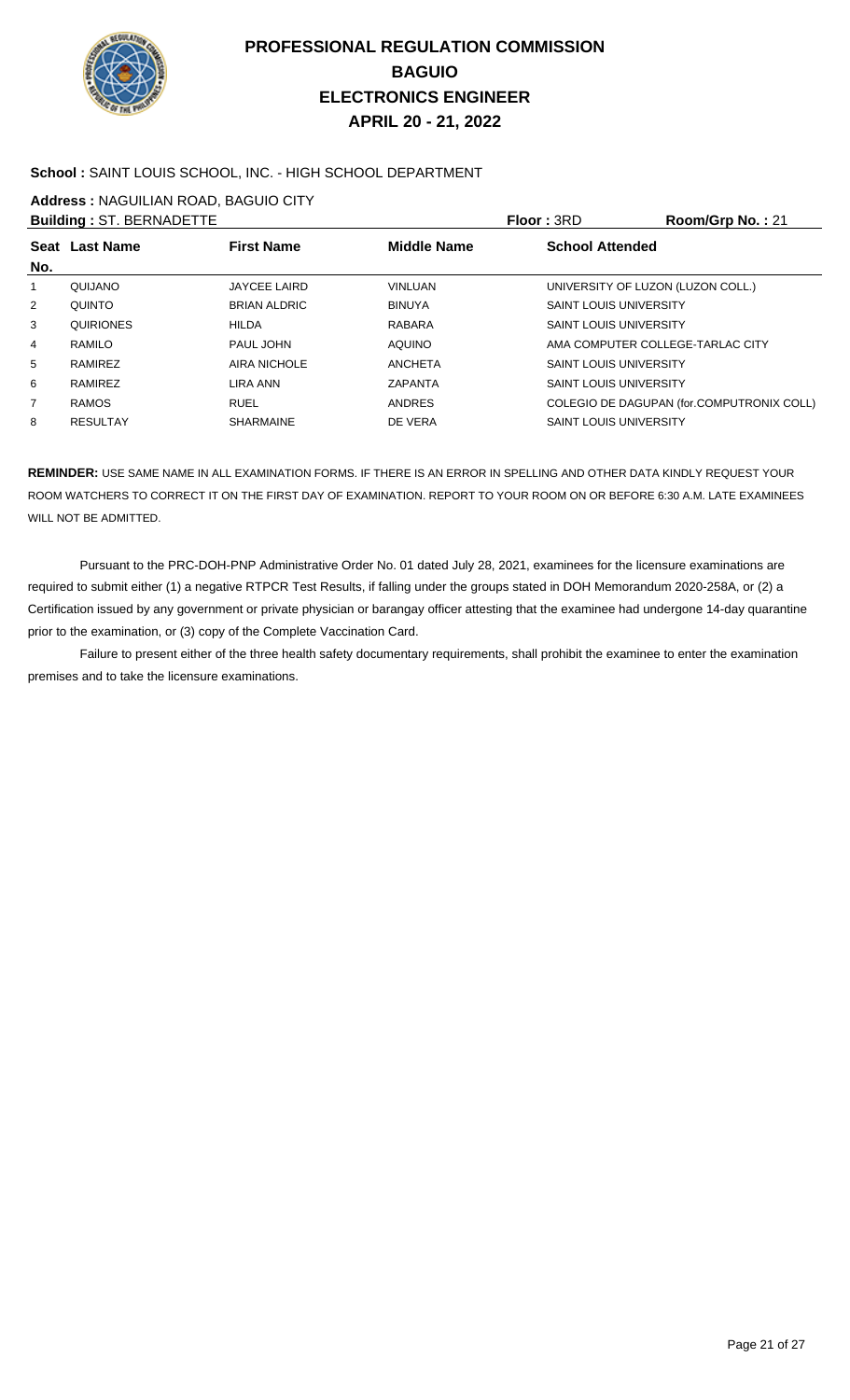

### **School :** SAINT LOUIS SCHOOL, INC. - HIGH SCHOOL DEPARTMENT

**Address :** NAGUILIAN ROAD, BAGUIO CITY

|     | <b>Building: ST. BERNADETTE</b> |                      |                    | <b>Floor: 3RD</b>             | Room/Grp No.: 22                          |
|-----|---------------------------------|----------------------|--------------------|-------------------------------|-------------------------------------------|
| No. | Seat Last Name                  | <b>First Name</b>    | <b>Middle Name</b> | <b>School Attended</b>        |                                           |
| 1   | <b>REYES</b>                    | <b>JOHN ANGELO</b>   | <b>FLORENDO</b>    | OF TECH.)                     | TARLAC STATE UNIVERSITY (TARLAC COLLEGE   |
| 2   | <b>RIGOS</b>                    | DELANNA ARANIKA      | <b>LOBO</b>        | <b>SAINT LOUIS UNIVERSITY</b> |                                           |
| 3   | <b>RIVERA</b>                   | <b>SHAJANAMHELEN</b> |                    | <b>SAINT LOUIS UNIVERSITY</b> |                                           |
| 4   | <b>ROSARIO</b>                  | <b>JASON PAUL</b>    | <b>PEREZ</b>       | <b>SAINT LOUIS UNIVERSITY</b> |                                           |
| 5   | <b>ROXAS</b>                    | SHALISA LA RAINE     | <b>TANDI</b>       | <b>SAINT LOUIS UNIVERSITY</b> |                                           |
| 6   | <b>RUBIA</b>                    | <b>JANMARIE</b>      | <b>LOPEZ</b>       | <b>SAINT LOUIS UNIVERSITY</b> |                                           |
| 7   | SAGUID                          | <b>ANNIE BETH</b>    | LARDIZABAL         | C.F.                          | UNIVERSITY OF THE CORDILLERAS (for BAGUIO |
| 8   | <b>SALIH</b>                    | YASSER               | SAMERA             | <b>SAINT LOUIS UNIVERSITY</b> |                                           |
|     |                                 |                      |                    |                               |                                           |

**REMINDER:** USE SAME NAME IN ALL EXAMINATION FORMS. IF THERE IS AN ERROR IN SPELLING AND OTHER DATA KINDLY REQUEST YOUR ROOM WATCHERS TO CORRECT IT ON THE FIRST DAY OF EXAMINATION. REPORT TO YOUR ROOM ON OR BEFORE 6:30 A.M. LATE EXAMINEES WILL NOT BE ADMITTED.

 Pursuant to the PRC-DOH-PNP Administrative Order No. 01 dated July 28, 2021, examinees for the licensure examinations are required to submit either (1) a negative RTPCR Test Results, if falling under the groups stated in DOH Memorandum 2020-258A, or (2) a Certification issued by any government or private physician or barangay officer attesting that the examinee had undergone 14-day quarantine prior to the examination, or (3) copy of the Complete Vaccination Card.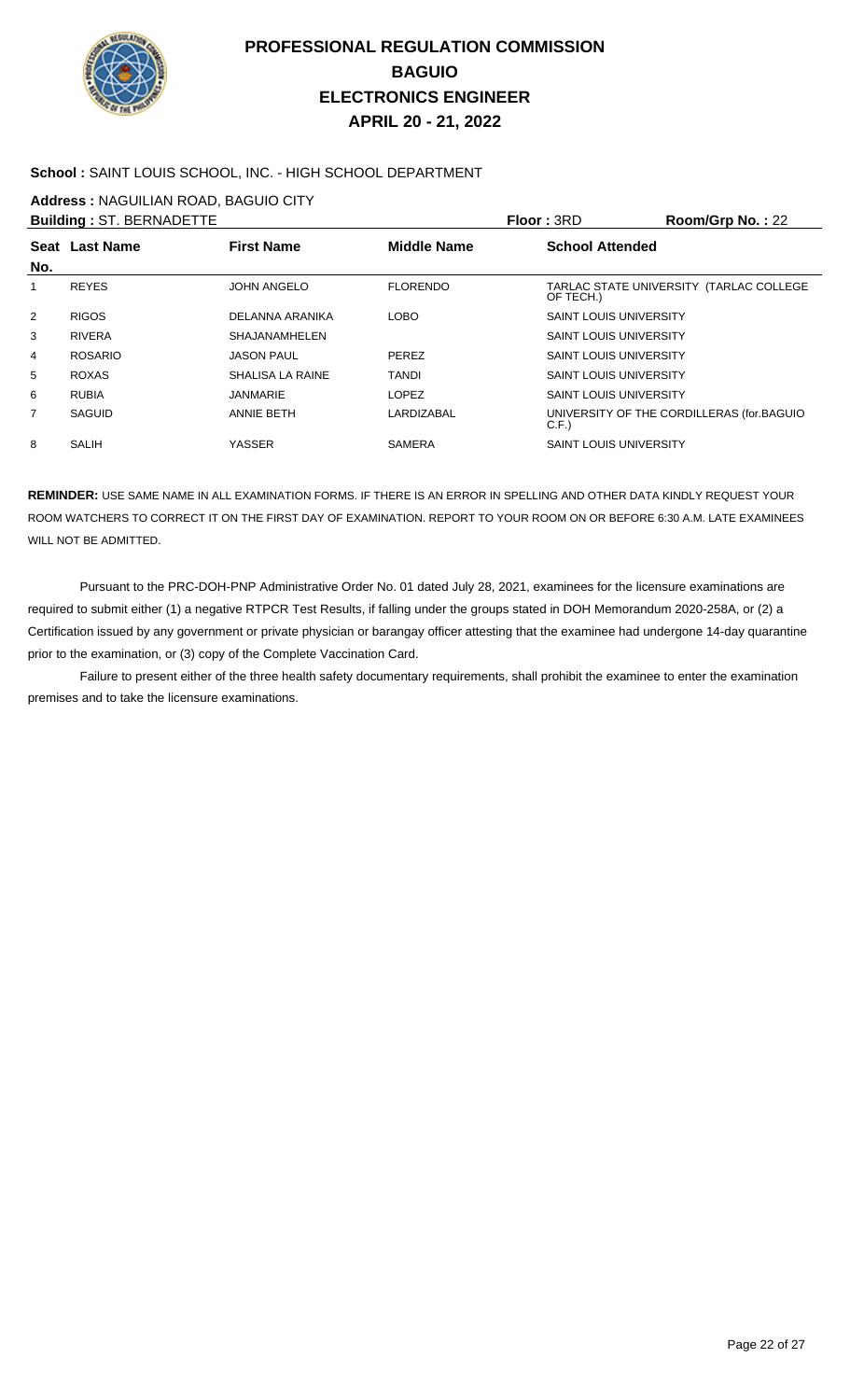

### **School :** SAINT LOUIS SCHOOL, INC. - HIGH SCHOOL DEPARTMENT

**Address :** NAGUILIAN ROAD, BAGUIO CITY

|                | <b>Building: ST. BERNADETTE</b> |                          |                    | <b>Floor: 3RD</b>             | Room/Grp No.: 23                        |
|----------------|---------------------------------|--------------------------|--------------------|-------------------------------|-----------------------------------------|
|                | Seat Last Name                  | <b>First Name</b>        | <b>Middle Name</b> | <b>School Attended</b>        |                                         |
| No.            |                                 |                          |                    |                               |                                         |
| 1              | <b>SALUDARES</b>                | <b>BRYAN</b>             | CRUZ               |                               | AMA COMPUTER COLLEGE-TARLAC CITY        |
| 2              | SALUNGASING                     | <b>AILYN</b>             | <b>BOGEN</b>       | <b>SAINT LOUIS UNIVERSITY</b> |                                         |
| 3              | <b>SAMODIO</b>                  | <b>CRYSTEL JOY</b>       | <b>TRAIFALGAR</b>  | OF TECH.)                     | TARLAC STATE UNIVERSITY (TARLAC COLLEGE |
| $\overline{4}$ | <b>SAN JUAN</b>                 | EVANGELICA               | <b>LOPEZ</b>       | OF TECH.)                     | TARLAC STATE UNIVERSITY (TARLAC COLLEGE |
| 5              | <b>SANCHEZ</b>                  | <b>RUSSELL CHRISTIAN</b> | DELA CRUZ          | <b>SAINT LOUIS UNIVERSITY</b> |                                         |
| 6              | <b>SANTIAGO</b>                 | KARL ALEXIS              | <b>CABRERA</b>     | BAMBANG                       | NUEVA VIZCAYA STATE UNIVERSITY (NVPC)-  |
| $\overline{7}$ | <b>SANTOS</b>                   | AARON ALEXANDER          | <b>SALBINO</b>     |                               | MARIANO MARCOS STATE UNIVERSITY-BATAC   |
| 8              | <b>SANTOS</b>                   | <b>MARK ANGELO</b>       | YAMBOT             | <b>CABANATUAN CITY</b>        | WESLEYAN UNIVERSITY-PHILIPPINES-        |

**REMINDER:** USE SAME NAME IN ALL EXAMINATION FORMS. IF THERE IS AN ERROR IN SPELLING AND OTHER DATA KINDLY REQUEST YOUR ROOM WATCHERS TO CORRECT IT ON THE FIRST DAY OF EXAMINATION. REPORT TO YOUR ROOM ON OR BEFORE 6:30 A.M. LATE EXAMINEES WILL NOT BE ADMITTED.

 Pursuant to the PRC-DOH-PNP Administrative Order No. 01 dated July 28, 2021, examinees for the licensure examinations are required to submit either (1) a negative RTPCR Test Results, if falling under the groups stated in DOH Memorandum 2020-258A, or (2) a Certification issued by any government or private physician or barangay officer attesting that the examinee had undergone 14-day quarantine prior to the examination, or (3) copy of the Complete Vaccination Card.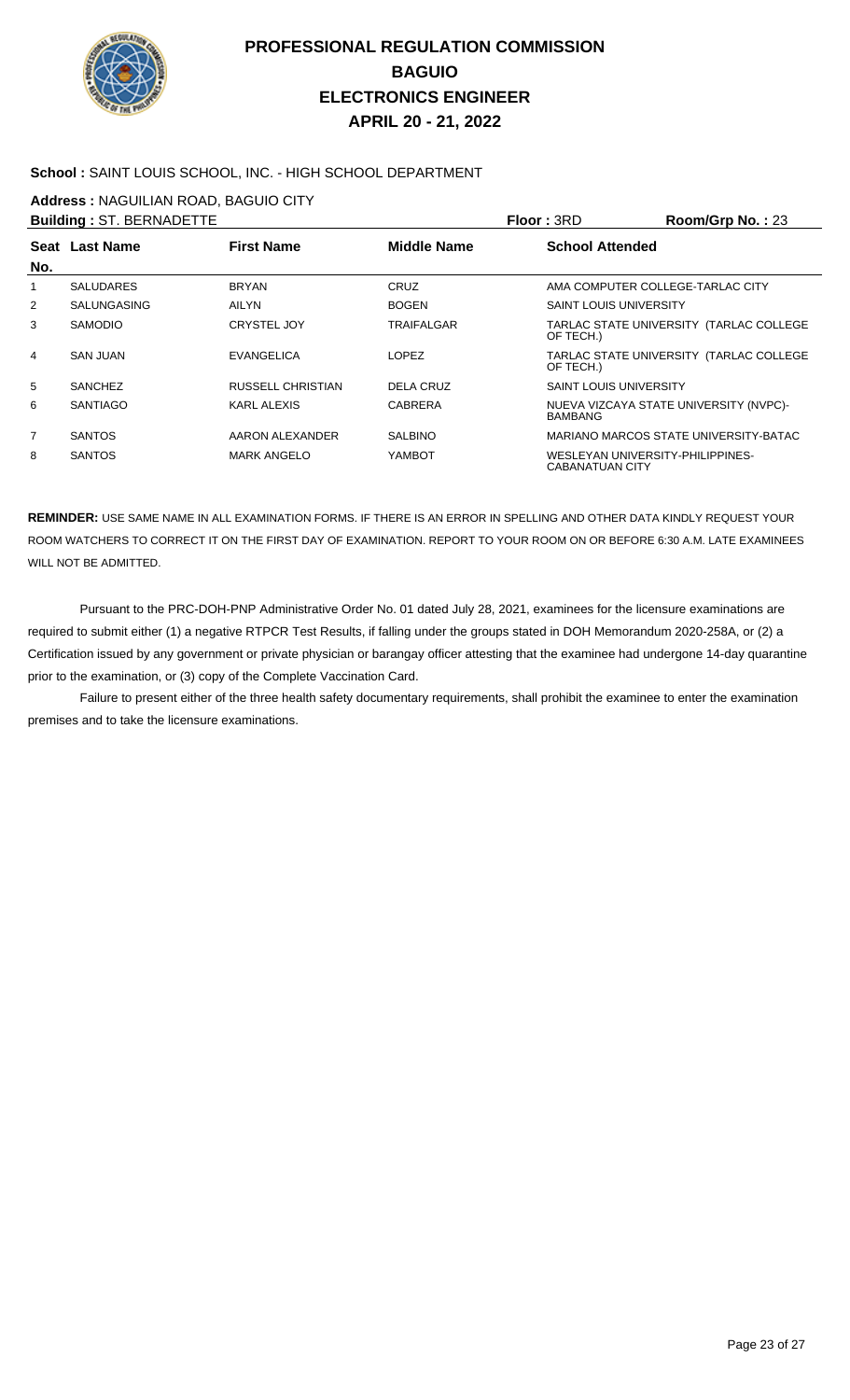

### **School :** SAINT LOUIS SCHOOL, INC. - HIGH SCHOOL DEPARTMENT

**Address :** NAGUILIAN ROAD, BAGUIO CITY

|     | <b>Building: ST. BERNADETTE</b> |                   |                  | Floor: 3RD                       | Room/Grp No.: 24                          |
|-----|---------------------------------|-------------------|------------------|----------------------------------|-------------------------------------------|
|     | Seat Last Name                  | <b>First Name</b> | Middle Name      | <b>School Attended</b>           |                                           |
| No. |                                 |                   |                  |                                  |                                           |
|     | <b>SEMBRANO</b>                 | <b>CAMILLE</b>    | <b>QUIROS</b>    | <b>SAINT LOUIS UNIVERSITY</b>    |                                           |
| 2   | <b>SERRANO</b>                  | <b>MARK ERICK</b> | <b>MOYANO</b>    | UNIVERSITY OF BAGUIO             |                                           |
| 3   | SIBAL                           | <b>JOHN CARLO</b> | <b>RIVERA</b>    | OF TECH.)                        | TARLAC STATE UNIVERSITY (TARLAC COLLEGE   |
| 4   | <b>SIMBILLO</b>                 | CHERRY MAE        | <b>SABIDORIA</b> | OF TECH.)                        | TARLAC STATE UNIVERSITY (TARLAC COLLEGE   |
| 5   | <b>SOMERA</b>                   | <b>DANNY</b>      | <b>SAMBILE</b>   | AMA COMPUTER COLLEGE-TARLAC CITY |                                           |
| 6   | <b>SORIANO</b>                  | DANA STEFFANY     | <b>BENGSON</b>   | <b>SAINT LOUIS UNIVERSITY</b>    |                                           |
| 7   | <b>SORIANO</b>                  | <b>RON MARK</b>   | <b>AUSTRIA</b>   | C.F.                             | UNIVERSITY OF THE CORDILLERAS (for BAGUIO |
| 8   | <b>SORIANO</b>                  | <b>SLY LEE</b>    | <b>KITMA</b>     | SAINT LOUIS UNIVERSITY           |                                           |

**REMINDER:** USE SAME NAME IN ALL EXAMINATION FORMS. IF THERE IS AN ERROR IN SPELLING AND OTHER DATA KINDLY REQUEST YOUR ROOM WATCHERS TO CORRECT IT ON THE FIRST DAY OF EXAMINATION. REPORT TO YOUR ROOM ON OR BEFORE 6:30 A.M. LATE EXAMINEES WILL NOT BE ADMITTED.

 Pursuant to the PRC-DOH-PNP Administrative Order No. 01 dated July 28, 2021, examinees for the licensure examinations are required to submit either (1) a negative RTPCR Test Results, if falling under the groups stated in DOH Memorandum 2020-258A, or (2) a Certification issued by any government or private physician or barangay officer attesting that the examinee had undergone 14-day quarantine prior to the examination, or (3) copy of the Complete Vaccination Card.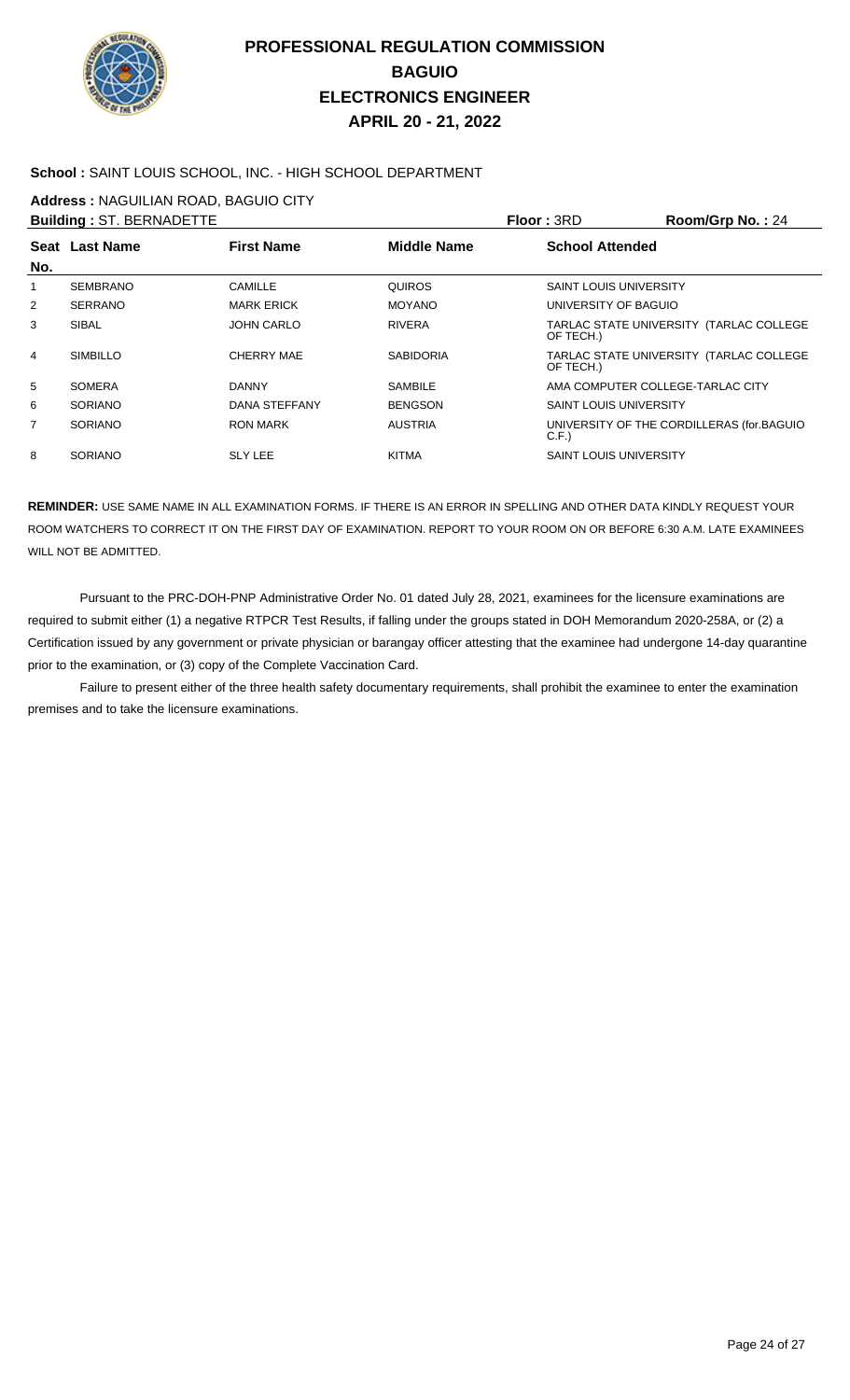

### **School :** SAINT LOUIS SCHOOL, INC. - HIGH SCHOOL DEPARTMENT

**Address :** NAGUILIAN ROAD, BAGUIO CITY

| <b>Building: ST. BERNADETTE</b> |                 |                        |                  | Floor: 4TH                    | Room/Grp No.: 25                        |
|---------------------------------|-----------------|------------------------|------------------|-------------------------------|-----------------------------------------|
| No.                             | Seat Last Name  | <b>First Name</b>      | Middle Name      | <b>School Attended</b>        |                                         |
|                                 | <b>SUMAOANG</b> | ALYSSA MAE             | <b>BENITEZ</b>   | OF TECH.)                     | TARLAC STATE UNIVERSITY (TARLAC COLLEGE |
| 2                               | SY              | <b>SPENCER JIM</b>     | <b>ROSARIO</b>   |                               | VIRGEN MILAGROSA UNIVERSITY FOUNDATION  |
| 3                               | <b>TABLIZO</b>  | <b>NOREA</b>           | <b>CARCHA</b>    |                               | VIRGEN MILAGROSA UNIVERSITY FOUNDATION  |
| 4                               | <b>TACAY</b>    | RICARDO JR             | <b>DINAMLING</b> | UNIVERSITY OF BAGUIO          |                                         |
| 5                               | TAQUEBAN        | <b>CLARISE MONIQUE</b> | <b>MILO</b>      | <b>SAINT LOUIS UNIVERSITY</b> |                                         |
| 6                               | <b>TEJADA</b>   | <b>DEXTER REY</b>      | <b>CAHILSOT</b>  | <b>SAINT LOUIS UNIVERSITY</b> |                                         |
| 7                               | <b>TEJANO</b>   | <b>JUSTINE RON</b>     | <b>NANIONG</b>   | UNIVERSITY OF BAGUIO          |                                         |
| 8                               | <b>TIBIG</b>    | LEMUEL                 | <b>BAUTISTA</b>  | <b>SAINT LOUIS UNIVERSITY</b> |                                         |
|                                 |                 |                        |                  |                               |                                         |

**REMINDER:** USE SAME NAME IN ALL EXAMINATION FORMS. IF THERE IS AN ERROR IN SPELLING AND OTHER DATA KINDLY REQUEST YOUR ROOM WATCHERS TO CORRECT IT ON THE FIRST DAY OF EXAMINATION. REPORT TO YOUR ROOM ON OR BEFORE 6:30 A.M. LATE EXAMINEES WILL NOT BE ADMITTED.

 Pursuant to the PRC-DOH-PNP Administrative Order No. 01 dated July 28, 2021, examinees for the licensure examinations are required to submit either (1) a negative RTPCR Test Results, if falling under the groups stated in DOH Memorandum 2020-258A, or (2) a Certification issued by any government or private physician or barangay officer attesting that the examinee had undergone 14-day quarantine prior to the examination, or (3) copy of the Complete Vaccination Card.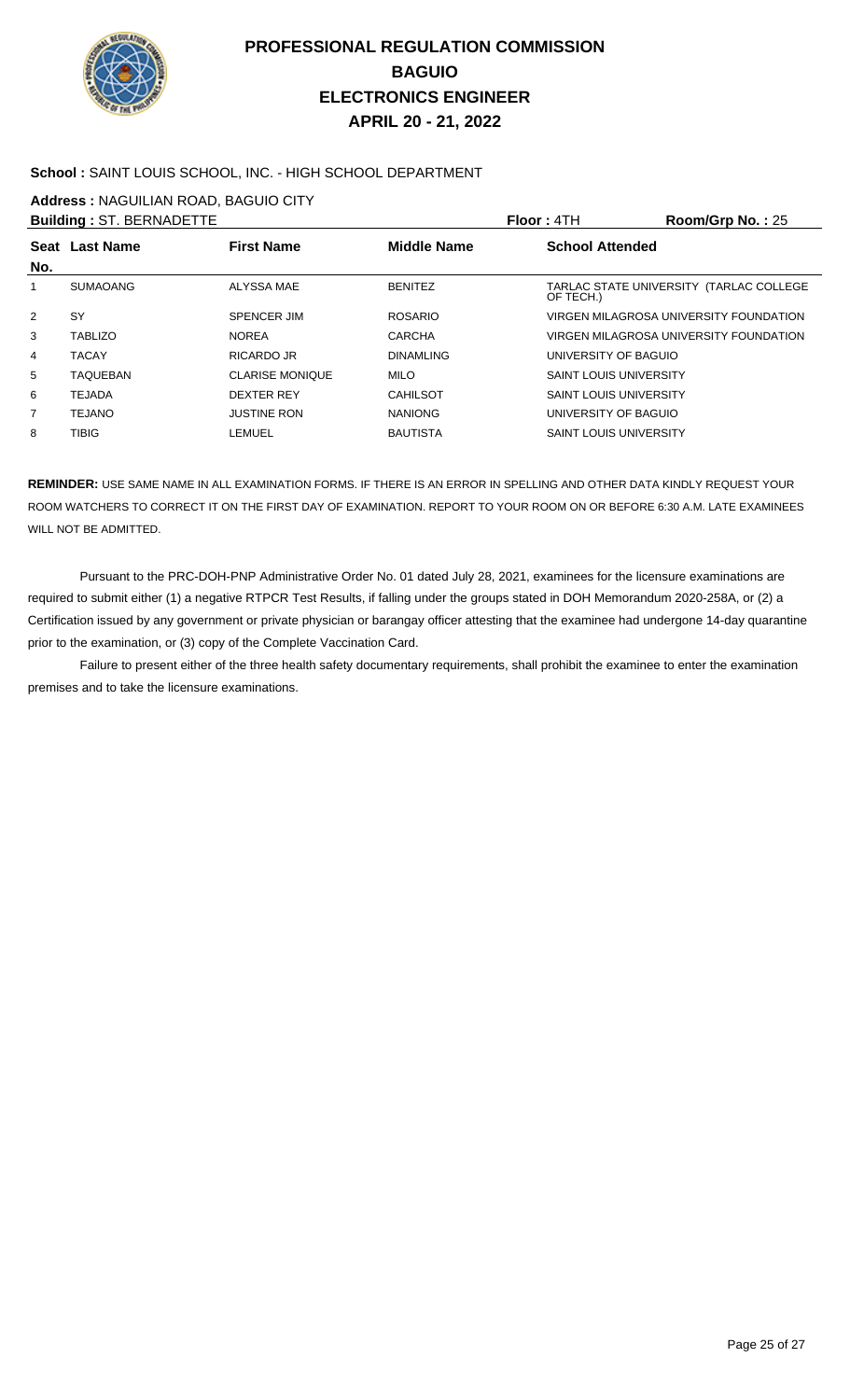

### **School :** SAINT LOUIS SCHOOL, INC. - HIGH SCHOOL DEPARTMENT

**Address :** NAGUILIAN ROAD, BAGUIO CITY

|                | <b>Building: ST. BERNADETTE</b> |                       |                    | Floor: 4TH                    | Room/Grp No.: 26                          |
|----------------|---------------------------------|-----------------------|--------------------|-------------------------------|-------------------------------------------|
| No.            | Seat Last Name                  | <b>First Name</b>     | <b>Middle Name</b> | <b>School Attended</b>        |                                           |
|                | <b>TIMBOL</b>                   | RASHID ANGELO         | <b>ESPIRITU</b>    |                               | MARIANO MARCOS STATE UNIVERSITY-BATAC     |
| $\overline{2}$ | <b>TIMIDAN</b>                  | RACHEL JOY            | <b>DICKSEN</b>     | C.F.                          | UNIVERSITY OF THE CORDILLERAS (for BAGUIO |
| 3              | TIRU                            | ANGEL GAIL LOUISE     | <b>DELA CRUZ</b>   | OF TECH.)                     | TARLAC STATE UNIVERSITY (TARLAC COLLEGE   |
| 4              | <b>TOLENTINO</b>                | <b>JOHN CHRISTIAN</b> | <b>ROSAL</b>       | <b>SAINT LOUIS UNIVERSITY</b> |                                           |
| 5              | <b>TRINIDAD</b>                 | TRISHA MARIE          | SORIANO            | <b>SAINT LOUIS UNIVERSITY</b> |                                           |
| 6              | <b>TUMANG</b>                   | ANNA PATRICIA         | <b>CABANILLA</b>   | <b>SAINT LOUIS UNIVERSITY</b> |                                           |
| 7              | VALBUENA                        | <b>JESSMOORE</b>      | PEÑERA             | <b>SAINT LOUIS UNIVERSITY</b> |                                           |
| 8              | VALENCIANO                      | <b>KEIANNE</b>        | PABLEO             |                               | MARIANO MARCOS STATE UNIVERSITY-BATAC     |

**REMINDER:** USE SAME NAME IN ALL EXAMINATION FORMS. IF THERE IS AN ERROR IN SPELLING AND OTHER DATA KINDLY REQUEST YOUR ROOM WATCHERS TO CORRECT IT ON THE FIRST DAY OF EXAMINATION. REPORT TO YOUR ROOM ON OR BEFORE 6:30 A.M. LATE EXAMINEES WILL NOT BE ADMITTED.

 Pursuant to the PRC-DOH-PNP Administrative Order No. 01 dated July 28, 2021, examinees for the licensure examinations are required to submit either (1) a negative RTPCR Test Results, if falling under the groups stated in DOH Memorandum 2020-258A, or (2) a Certification issued by any government or private physician or barangay officer attesting that the examinee had undergone 14-day quarantine prior to the examination, or (3) copy of the Complete Vaccination Card.